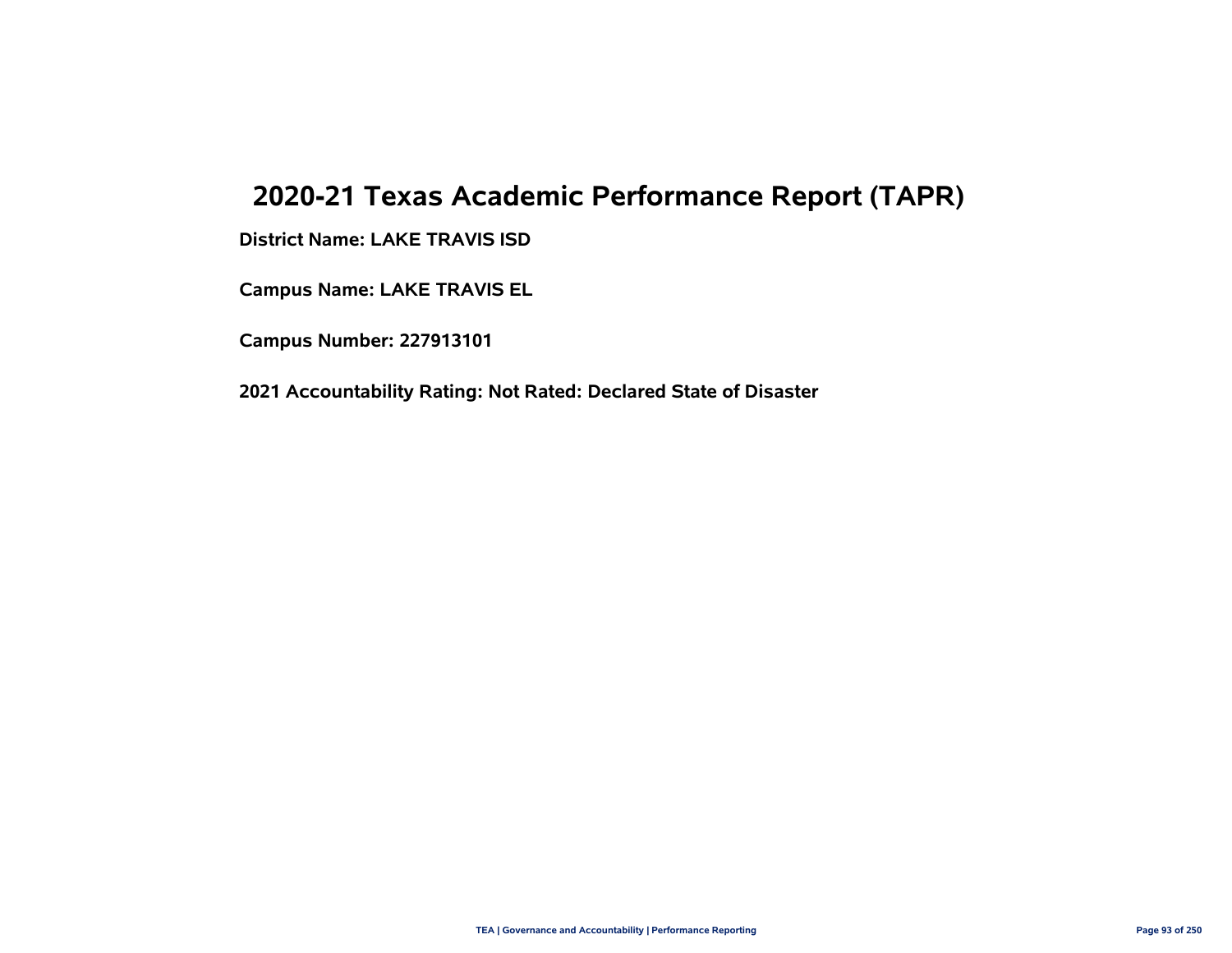**This page is intentionally blank.**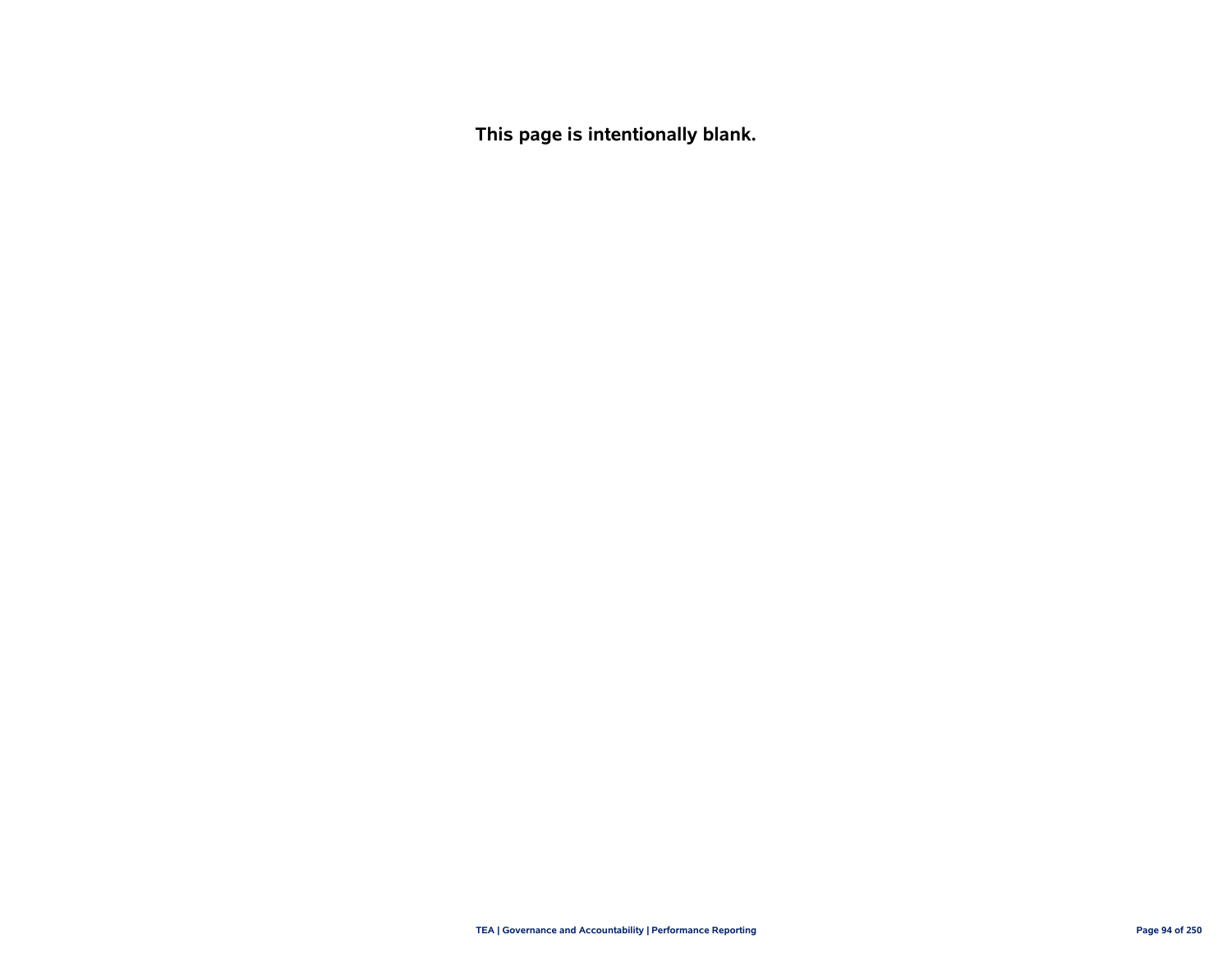|                                       |               |     |     |     |                |     |     |                                                                                |        |                          | Two          |                |        |                                  | Non-  |      | EB/EL<br>(Current                                                                                                                     |
|---------------------------------------|---------------|-----|-----|-----|----------------|-----|-----|--------------------------------------------------------------------------------|--------|--------------------------|--------------|----------------|--------|----------------------------------|-------|------|---------------------------------------------------------------------------------------------------------------------------------------|
|                                       |               |     |     |     |                |     |     |                                                                                |        |                          | <b>or</b>    | <b>Special</b> |        | <b>Special Continu- Continu-</b> |       |      | $\&$                                                                                                                                  |
|                                       | <b>School</b> |     |     |     | <b>African</b> |     |     | <b>American</b>                                                                |        | <b>Pacific</b>           | <b>More</b>  | Ed             | Ed     | ously                            | ously | Econ | Year State District Campus American Hispanic White Indian Asian Islander Races (Current) (Former) Enrolled Enrolled Disady Monitored) |
|                                       |               |     |     |     |                |     |     | <b>STAAR Performance Rates by Tested Grade, Subject, and Performance Level</b> |        |                          |              |                |        |                                  |       |      |                                                                                                                                       |
| <b>Grade 3 Reading</b>                |               |     |     |     |                |     |     |                                                                                |        |                          |              |                |        |                                  |       |      |                                                                                                                                       |
| At Approaches Grade Level or<br>Above | 2021          | 67% | 83% | 68% | $\ast$         | 50% | 92% |                                                                                |        |                          | $\ast$       | 38%            | $\ast$ | 67%                              | 79%   | 47%  | 42%                                                                                                                                   |
|                                       | 2019          | 76% | 90% | 78% | $\ast$         | 73% | 84% |                                                                                | $\ast$ |                          | $\ast$       | 44%            | $\ast$ | 77%                              | 84%   | 64%  | 68%                                                                                                                                   |
| At Meets Grade Level or Above         | 2021          | 39% | 58% | 37% | $\ast$         | 25% | 54% |                                                                                | $\ast$ |                          | $\pmb{\ast}$ | 19%            | $\ast$ | 31%                              | 79%   | 21%  | 20%                                                                                                                                   |
|                                       | 2019          | 45% | 63% | 40% | $\ast$         | 39% | 41% |                                                                                | $\ast$ |                          | $\pmb{\ast}$ | 0%             | $\ast$ | 40%                              | 42%   | 33%  | 32%                                                                                                                                   |
| At Masters Grade Level                | 2021          | 19% | 33% | 22% | $\pmb{\ast}$   | 20% | 26% |                                                                                | $\ast$ |                          | $\pmb{\ast}$ | 6%             | $\ast$ | 17%                              | 57%   | 12%  | 16%                                                                                                                                   |
|                                       | 2019          | 27% | 46% | 19% | $\pmb{\ast}$   | 15% | 25% |                                                                                | $\ast$ |                          | $\ast$       | 0%             | $\ast$ | 18%                              | 26%   | 14%  | 15%                                                                                                                                   |
| <b>Grade 3 Mathematics</b>            |               |     |     |     |                |     |     |                                                                                |        |                          |              |                |        |                                  |       |      |                                                                                                                                       |
| At Approaches Grade Level or<br>Above | 2021          | 62% | 81% | 58% | $\ast$         | 49% | 70% |                                                                                | $\ast$ |                          | $\ast$       | 31%            | $\ast$ | 56%                              | 73%   | 42%  | 45%                                                                                                                                   |
|                                       | 2019          | 79% | 89% | 75% | $\pmb{\ast}$   | 73% | 77% |                                                                                | $\ast$ |                          | $\ast$       | 33%            | $\ast$ | 79%                              | 58%   | 67%  | 78%                                                                                                                                   |
| At Meets Grade Level or Above         | 2021          | 31% | 44% | 24% | $\pmb{\ast}$   | 19% | 30% |                                                                                | $\ast$ |                          | $\ast$       | 13%            | $\ast$ | 21%                              | 40%   | 14%  | 16%                                                                                                                                   |
|                                       | 2019          | 49% | 66% | 44% | $\pmb{\ast}$   | 42% | 43% |                                                                                | $\ast$ |                          | $\ast$       | 22%            | $\ast$ | 44%                              | 42%   | 40%  | 49%                                                                                                                                   |
| At Masters Grade Level                | 2021          | 14% | 23% | 11% | $\pmb{\ast}$   | 8%  | 15% |                                                                                | $\ast$ |                          | $\ast$       | 0%             | $\ast$ | 7%                               | 33%   | 5%   | 8%                                                                                                                                    |
|                                       | 2019          | 25% | 40% | 18% | $\pmb{\ast}$   | 8%  | 30% |                                                                                | $\ast$ |                          | $\ast$       | 11%            | $\ast$ | 18%                              | 21%   | 9%   | 10%                                                                                                                                   |
| <b>Grade 4 Reading</b>                |               |     |     |     |                |     |     |                                                                                |        |                          |              |                |        |                                  |       |      |                                                                                                                                       |
| At Approaches Grade Level or<br>Above | 2021          | 63% | 78% | 63% | $\ast$         | 51% | 81% | $\ast$                                                                         |        |                          | $\ast$       | 33%            | $\ast$ | 65%                              | 59%   | 42%  | 44%                                                                                                                                   |
|                                       | 2019          | 75% | 88% | 79% | $\ast$         | 64% | 92% |                                                                                | 80%    |                          | 100%         | 56%            | 67%    | 76%                              | 91%   | 67%  | 57%                                                                                                                                   |
| At Meets Grade Level or Above         | 2021          | 36% | 52% | 40% | $\ast$         | 34% | 50% | $\ast$                                                                         |        |                          | $\ast$       | 22%            | $\ast$ | 39%                              | 45%   | 27%  | 31%                                                                                                                                   |
|                                       | 2019          | 44% | 60% | 42% | $\ast$         | 19% | 60% |                                                                                | 80%    | $\overline{\phantom{a}}$ | 80%          | 22%            | 17%    | 44%                              | 36%   | 22%  | 16%                                                                                                                                   |
| At Masters Grade Level                | 2021          | 17% | 30% | 23% | $\ast$         | 17% | 31% | $\ast$                                                                         |        | $\overline{\phantom{a}}$ | $\ast$       | 11%            | $\ast$ | 26%                              | 14%   | 13%  | 19%                                                                                                                                   |
|                                       | 2019          | 22% | 36% | 28% | $\pmb{\ast}$   | 12% | 40% | $\overline{\phantom{a}}$                                                       | 40%    | $\overline{\phantom{a}}$ | 60%          | 17%            | 0%     | 29%                              | 24%   | 15%  | 13%                                                                                                                                   |
| <b>Grade 4 Mathematics</b>            |               |     |     |     |                |     |     |                                                                                |        |                          |              |                |        |                                  |       |      |                                                                                                                                       |
| At Approaches Grade Level or<br>Above | 2021          | 59% | 77% | 58% | $\ast$         | 47% | 73% |                                                                                |        |                          | $\ast$       | 30%            | $\ast$ | 64%                              | 35%   | 40%  | 47%                                                                                                                                   |
|                                       | 2019          | 75% | 85% | 80% | $\pmb{\ast}$   | 68% | 89% |                                                                                | 80%    | ٠                        | 100%         | 50%            | 83%    | 78%                              | 85%   | 67%  | 64%                                                                                                                                   |
| At Meets Grade Level or Above         | 2021          | 36% | 52% | 33% | $\ast$         | 24% | 45% | $\ast$                                                                         | $\ast$ |                          | $\ast$       | 20%            | $\ast$ | 36%                              | 20%   | 20%  | 28%                                                                                                                                   |
|                                       | 2019          | 48% | 62% | 52% | $\ast$         | 32% | 68% |                                                                                | 80%    |                          | 60%          | 22%            | 50%    | 52%                              | 52%   | 33%  | 30%                                                                                                                                   |
| At Masters Grade Level                | 2021          | 21% | 35% | 19% | $\ast$         | 14% | 24% | $\ast$                                                                         | $\ast$ |                          | $\ast$       | 0%             | $\ast$ | 23%                              | 5%    | 13%  | 17%                                                                                                                                   |
|                                       | 2019          | 28% | 42% | 37% | $\pmb{\ast}$   | 20% | 50% |                                                                                | 60%    |                          | 60%          | 17%            | 33%    | 38%                              | 36%   | 21%  | 18%                                                                                                                                   |
| <b>Grade 4 Writing</b>                |               |     |     |     |                |     |     |                                                                                |        |                          |              |                |        |                                  |       |      |                                                                                                                                       |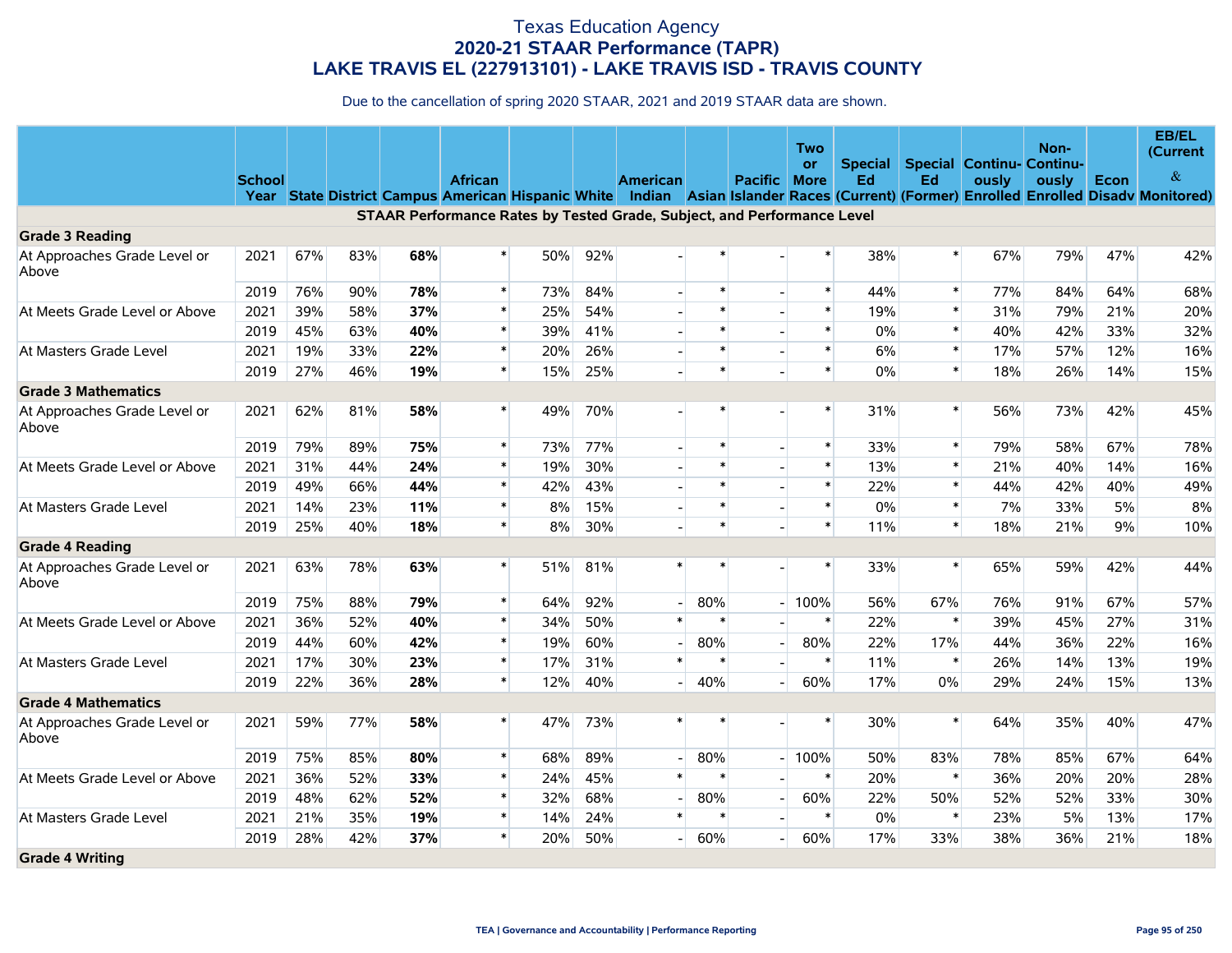|                                       |               |     |     |         |                                                    |     |     |                 |        |                          | <b>Two</b>        |           |                          |                                            | Non-   |      | EB/EL<br>(Current                                                                  |
|---------------------------------------|---------------|-----|-----|---------|----------------------------------------------------|-----|-----|-----------------|--------|--------------------------|-------------------|-----------|--------------------------|--------------------------------------------|--------|------|------------------------------------------------------------------------------------|
|                                       | <b>School</b> |     |     |         | <b>African</b>                                     |     |     | <b>American</b> |        | <b>Pacific</b>           | or<br><b>More</b> | <b>Ed</b> | Ed                       | Special Special Continu- Continu-<br>ously | ously  | Econ | $\&$                                                                               |
|                                       |               |     |     |         | Year State District Campus American Hispanic White |     |     |                 |        |                          |                   |           |                          |                                            |        |      | Indian Asian Islander Races (Current) (Former) Enrolled Enrolled Disady Monitored) |
| At Approaches Grade Level or          | 2021          | 53% | 75% | 53%     |                                                    | 41% | 66% |                 |        |                          |                   | 20%       |                          | 53%                                        | 53%    | 29%  | 32%                                                                                |
| Above                                 |               |     |     |         |                                                    |     |     |                 |        |                          |                   |           |                          |                                            |        |      |                                                                                    |
|                                       | 2019          | 67% | 84% | 69%     | $\ast$                                             | 48% | 88% |                 | 80%    |                          | 100%              | 28%       | 67%                      | 69%                                        | 70%    | 53%  | 48%                                                                                |
| At Meets Grade Level or Above         | 2021          | 27% | 47% | 28%     | $\pmb{\ast}$                                       | 22% | 34% | $\ast$          | $\ast$ |                          | $\ast$            | 20%       | $\ast$                   | 28%                                        | 27%    | 17%  | 19%                                                                                |
|                                       | 2019          | 35% | 59% | 48%     | $\pmb{\ast}$                                       | 26% | 65% |                 | 60%    | $\overline{\phantom{a}}$ | 80%               | 17%       | 33%                      | 48%                                        | 48%    | 32%  | 23%                                                                                |
| At Masters Grade Level                | 2021          | 8%  | 19% | 10%     | $\pmb{\ast}$                                       | 8%  | 11% | $\pmb{\ast}$    | $\ast$ | $\overline{\phantom{a}}$ | $\ast$            | 7%        | $\ast$                   | 9%                                         | 13%    | 4%   | 6%                                                                                 |
|                                       | 2019          | 11% | 20% | 17%     | $\ast$                                             | 9%  | 25% | $\overline{a}$  | 0%     | $\overline{\phantom{a}}$ | 20%               | 6%        | 17%                      | 18%                                        | 12%    | 8%   | 7%                                                                                 |
| Grade 5 Reading+                      |               |     |     |         |                                                    |     |     |                 |        |                          |                   |           |                          |                                            |        |      |                                                                                    |
| At Approaches Grade Level or<br>Above | 2021          | 73% | 89% | 73%     | $\overline{a}$                                     | 70% | 76% |                 |        |                          | $\ast$            | 27%       | $\overline{a}$           | 73%                                        | 72%    | 64%  | 72%                                                                                |
|                                       | 2019          | 86% | 97% | 90%     | $\sim$                                             | 86% | 95% |                 | $\ast$ |                          | $\ast$            | 50%       | $\pmb{\ast}$             | 89%                                        | 94%    | 86%  | 82%                                                                                |
| At Meets Grade Level or Above         | 2021          | 46% | 67% | 48%     |                                                    | 38% | 61% |                 | $\ast$ |                          | $\ast$            | 13%       | $\overline{a}$           | 47%                                        | 52%    | 29%  | 40%                                                                                |
|                                       | 2019          | 54% | 79% | 61%     |                                                    | 55% | 66% |                 | $\ast$ |                          | $\ast$            | 19%       | $\pmb{\ast}$             | 58%                                        | 71%    | 54%  | 49%                                                                                |
| At Masters Grade Level                | 2021          | 30% | 49% | 28%     |                                                    | 17% | 42% |                 | $\ast$ |                          | $\ast$            | 7%        | $\overline{a}$           | 27%                                        | 31%    | 10%  | 14%                                                                                |
|                                       | 2019          | 29% | 55% | 36%     |                                                    | 23% | 46% |                 | $\ast$ |                          | $\ast$            | 6%        | $\ast$                   | 33%                                        | 44%    | 22%  | 18%                                                                                |
| <b>Grade 5 Mathematics+</b>           |               |     |     |         |                                                    |     |     |                 |        |                          |                   |           |                          |                                            |        |      |                                                                                    |
| At Approaches Grade Level or<br>Above | 2021          | 70% | 89% | 71%     | $\overline{a}$                                     | 66% | 80% |                 | $\ast$ |                          | $\ast$            | 36%       | $\overline{\phantom{a}}$ | 75%                                        | 62%    | 66%  | 63%                                                                                |
|                                       | 2019          | 90% | 95% | 88%     | $\mathcal{L}_{\mathcal{A}}$                        | 83% | 95% |                 | $\ast$ |                          | $\ast$            | 31%       | $\ast$                   | 88%                                        | 91%    | 82%  | 80%                                                                                |
| At Meets Grade Level or Above         | 2021          | 44% | 67% | 38%     | $\overline{a}$                                     | 26% | 54% |                 | $\ast$ |                          | $\ast$            | 29%       | $\overline{\phantom{a}}$ | 35%                                        | 46%    | 22%  | 29%                                                                                |
|                                       | 2019          | 58% | 76% | 57%     | $\overline{\phantom{a}}$                           | 49% | 64% |                 | $\ast$ |                          | $\ast$            | 0%        | $\pmb{\ast}$             | 58%                                        | 55%    | 51%  | 49%                                                                                |
| At Masters Grade Level                | 2021          | 25% | 43% | 22%     | $\sim$                                             | 11% | 37% |                 | $\ast$ |                          | $\ast$            | 14%       | $\blacksquare$           | 20%                                        | 27%    | 7%   | 12%                                                                                |
|                                       | 2019          | 36% | 55% | 36%     |                                                    | 27% | 46% |                 | $\ast$ |                          | $\pmb{\ast}$      | $0\%$     | $\ast$                   | 38%                                        | 30%    | 29%  | 24%                                                                                |
| <b>Grade 5 Science</b>                |               |     |     |         |                                                    |     |     |                 |        |                          |                   |           |                          |                                            |        |      |                                                                                    |
| At Approaches Grade Level or<br>Above | 2021          | 62% | 81% | 58%     | $\overline{a}$                                     | 47% | 74% |                 |        |                          | $\ast$            | 27%       | $\overline{\phantom{a}}$ | 61%                                        | 52%    | 45%  | 44%                                                                                |
|                                       | 2019          | 75% | 86% | 75%     | $\sim$                                             | 62% | 89% |                 | *      | $\overline{\phantom{a}}$ | $\ast$            | 25%       | $\ast$                   | 72%                                        | 82%    | 62%  | 55%                                                                                |
| At Meets Grade Level or Above         | 2021          | 31% | 46% | 19%     | $\sim$                                             | 8%  | 32% |                 | $\ast$ |                          | $\ast$            | 7%        | $\overline{\phantom{a}}$ | 17%                                        | 24%    | 5%   | 12%                                                                                |
|                                       | 2019          | 49% | 66% | 48%     | $\mathcal{L}_{\mathcal{A}}$                        | 37% | 61% |                 | $\ast$ |                          | $\ast$            | 13%       | $\pmb{\ast}$             | 45%                                        | 59%    | 34%  | 29%                                                                                |
| At Masters Grade Level                | 2021          | 13% | 23% | 9%      |                                                    | 2%  | 16% |                 | $\ast$ |                          | $\ast$            | 7%        | $\overline{\phantom{a}}$ | 5%                                         | 17%    | 2%   | 5%                                                                                 |
|                                       | 2019          | 24% | 38% | 27%     |                                                    | 17% | 36% |                 | $\ast$ |                          | $\ast$            | $0\%$     | $\ast$                   | 28%                                        | 24%    | 20%  | 18%                                                                                |
| <b>Grade 6 Mathematics</b>            |               |     |     |         |                                                    |     |     |                 |        |                          |                   |           |                          |                                            |        |      |                                                                                    |
| At Approaches Grade Level or<br>Above | 2021          | 68% | 89% | $\star$ |                                                    |     |     |                 |        |                          |                   |           |                          | $\ast$                                     |        |      |                                                                                    |
|                                       | 2019          | 81% | 94% | $\star$ |                                                    |     |     |                 |        |                          | $\ast$            |           |                          | $\ast$                                     | $\ast$ |      |                                                                                    |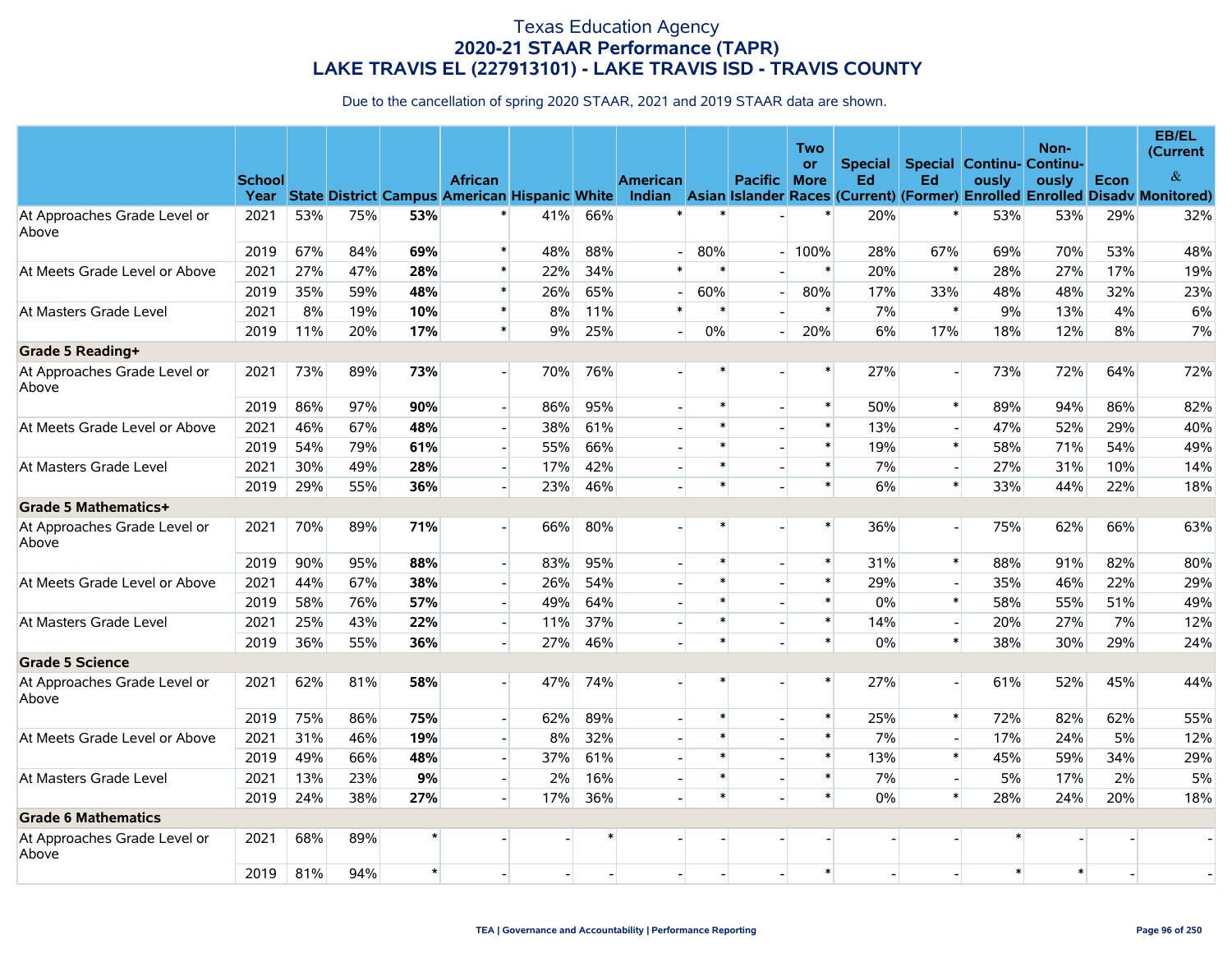|                                       |                       |     |     |         |                                                                        |     |        |                 |        |                | Two         |     |                          |                                          | Non-   |                | <b>EB/EL</b><br>(Current                                                                   |
|---------------------------------------|-----------------------|-----|-----|---------|------------------------------------------------------------------------|-----|--------|-----------------|--------|----------------|-------------|-----|--------------------------|------------------------------------------|--------|----------------|--------------------------------------------------------------------------------------------|
|                                       |                       |     |     |         |                                                                        |     |        |                 |        |                | <b>or</b>   |     |                          | <b>Special Special Continu- Continu-</b> |        |                |                                                                                            |
|                                       | <b>School</b><br>Year |     |     |         | <b>African</b><br><b>State District Campus American Hispanic White</b> |     |        | <b>American</b> |        | <b>Pacific</b> | <b>More</b> | Ed  | Ed                       | ously                                    | ously  | Econ           | $\&$<br>Indian Asian Islander Races (Current) (Former) Enrolled Enrolled Disady Monitored) |
| At Meets Grade Level or Above         | 2021                  | 36% | 62% |         |                                                                        |     |        |                 |        |                |             |     |                          |                                          |        |                |                                                                                            |
|                                       | 2019                  | 47% | 68% | $\star$ |                                                                        |     |        |                 |        |                | $\ast$      |     |                          | $\ast$                                   | $\ast$ | $\overline{a}$ |                                                                                            |
| At Masters Grade Level                | 2021                  | 15% | 31% | $\star$ |                                                                        |     | $\ast$ |                 |        |                |             |     | $\overline{\phantom{a}}$ | $\ast$                                   |        | $\blacksquare$ |                                                                                            |
|                                       | 2019                  | 21% | 36% | $\star$ |                                                                        |     |        |                 |        |                | $\ast$      |     |                          | $\ast$                                   | $\ast$ |                |                                                                                            |
| <b>All Grades All Subjects</b>        |                       |     |     |         |                                                                        |     |        |                 |        |                |             |     |                          |                                          |        |                |                                                                                            |
| At Approaches Grade Level or<br>Above | 2021                  | 67% | 85% | 63%     | 60%                                                                    | 52% | 76%    | $\ast$          | 93%    |                | 89%         | 30% | 86%                      | 64%                                      | 59%    | 46%            | 48%                                                                                        |
|                                       | 2019                  | 78% | 91% | 79%     | 88%                                                                    | 69% | 89%    |                 | 85%    |                | 100%        | 40% | 80%                      | 78%                                      | 83%    | 68%            | 66%                                                                                        |
| At Meets Grade Level or Above         | 2021                  | 41% | 61% | 33%     | 40%                                                                    | 24% | 45%    | $\ast$          | 47%    |                | 59%         | 17% | 57%                      | 32%                                      | 39%    | 19%            | 24%                                                                                        |
|                                       | 2019                  | 50% | 72% | 49%     | 63%                                                                    | 37% | 60%    |                 | 75%    |                | 83%         | 15% | 40%                      | 49%                                      | 52%    | 37%            | 34%                                                                                        |
| At Masters Grade Level                | 2021                  | 18% | 32% | 18%     | 20%                                                                    | 12% | 25%    |                 | 40%    |                | 33%         | 6%  | 21%                      | 17%                                      | 23%    | 8%             | 12%                                                                                        |
|                                       | 2019                  | 24% | 42% | 28%     | 50%                                                                    | 16% | 38%    |                 | 45%    |                | 59%         | 8%  | 20%                      | 28%                                      | 28%    | 17%            | 15%                                                                                        |
| <b>All Grades ELA/Reading</b>         |                       |     |     |         |                                                                        |     |        |                 |        |                |             |     |                          |                                          |        |                |                                                                                            |
| At Approaches Grade Level or<br>Above | 2021                  | 68% | 85% | 68%     | $\ast$                                                                 | 57% | 83%    |                 | * 100% |                | 90%         | 33% | 100%                     | 68%                                      | 69%    | 51%            | 52%                                                                                        |
|                                       | 2019                  | 75% | 90% | 82%     | $\ast$                                                                 | 74% | 91%    |                 | 86%    |                | 100%        | 51% | 73%                      | 80%                                      | 91%    | 72%            | 69%                                                                                        |
| At Meets Grade Level or Above         | 2021                  | 45% | 64% | 42%     | $\ast$                                                                 | 32% | 55%    | $\ast$          | 50%    |                | 70%         | 18% | 67%                      | 38%                                      | 55%    | 25%            | 30%                                                                                        |
|                                       | 2019                  | 48% | 71% | 48%     | $\ast$                                                                 | 38% | 57%    |                 | 71%    |                | 90%         | 16% | 27%                      | 47%                                      | 51%    | 36%            | 32%                                                                                        |
| At Masters Grade Level                | 2021                  | 18% | 31% | 24%     | $\ast$                                                                 | 18% | 33%    | $\ast$          | 33%    |                | 40%         | 8%  | 33%                      | 23%                                      | 31%    | 12%            | 16%                                                                                        |
|                                       | 2019                  | 21% | 40% | 28%     | $\ast$                                                                 | 16% | 38%    |                 | 43%    |                | 70%         | 9%  | 9%                       | 27%                                      | 33%    | 17%            | 15%                                                                                        |
| <b>All Grades Mathematics</b>         |                       |     |     |         |                                                                        |     |        |                 |        |                |             |     |                          |                                          |        |                |                                                                                            |
| At Approaches Grade Level or<br>Above | 2021                  | 66% | 84% | 63%     | $\ast$                                                                 | 54% | 74%    | $\ast$          | 83%    |                | 90%         | 33% | 80%                      | 64%                                      | 56%    | 49%            | 51%                                                                                        |
|                                       | 2019                  | 82% | 92% | 81%     | $\ast$                                                                 | 75% | 88%    |                 | 86%    |                | 100%        | 40% | 91%                      | 81%                                      | 81%    | 72%            | 74%                                                                                        |
| At Meets Grade Level or Above         | 2021                  | 37% | 58% | 31%     | $\ast$                                                                 | 23% | 43%    |                 | 33%    |                | 60%         | 20% | 60%                      | 30%                                      | 36%    | 19%            | 24%                                                                                        |
|                                       | 2019                  | 52% | 70% | 52%     | $\ast$                                                                 | 41% | 60%    |                 | 86%    |                | 80%         | 14% | 55%                      | 52%                                      | 51%    | 41%            | 42%                                                                                        |
| At Masters Grade Level                | 2021                  | 18% | 31% | 17%     | $\ast$                                                                 | 11% | 26%    |                 | 33%    |                | 30%         | 5%  | 20%                      | 16%                                      | 21%    | 9%             | 12%                                                                                        |
|                                       | 2019                  | 26% | 42% | 32%     | $\ast$                                                                 | 19% | 44%    |                 | 71%    |                | 70%         | 9%  | 27%                      | 32%                                      | 31%    | 20%            | 18%                                                                                        |
| <b>All Grades Writing</b>             |                       |     |     |         |                                                                        |     |        |                 |        |                |             |     |                          |                                          |        |                |                                                                                            |
| At Approaches Grade Level or<br>Above | 2021                  | 58% | 78% | 53%     | $\ast$                                                                 | 41% | 66%    |                 |        |                |             | 20% | $\ast$                   | 53%                                      | 53%    | 29%            | 32%                                                                                        |
|                                       | 2019                  | 68% | 86% | 69%     | $\ast$                                                                 | 48% | 88%    |                 | 80%    |                | 100%        | 28% | 67%                      | 69%                                      | 70%    | 53%            | 48%                                                                                        |
| At Meets Grade Level or Above         | 2021                  | 30% | 49% | 28%     | $\ast$                                                                 | 22% | 34%    | $\star$         | $\ast$ |                | $\ast$      | 20% | $\ast$                   | 28%                                      | 27%    | 17%            | 19%                                                                                        |
|                                       | 2019                  | 38% | 61% | 48%     | $\ast$                                                                 | 26% | 65%    |                 | 60%    |                | 80%         | 17% | 33%                      | 48%                                      | 48%    | 32%            | 23%                                                                                        |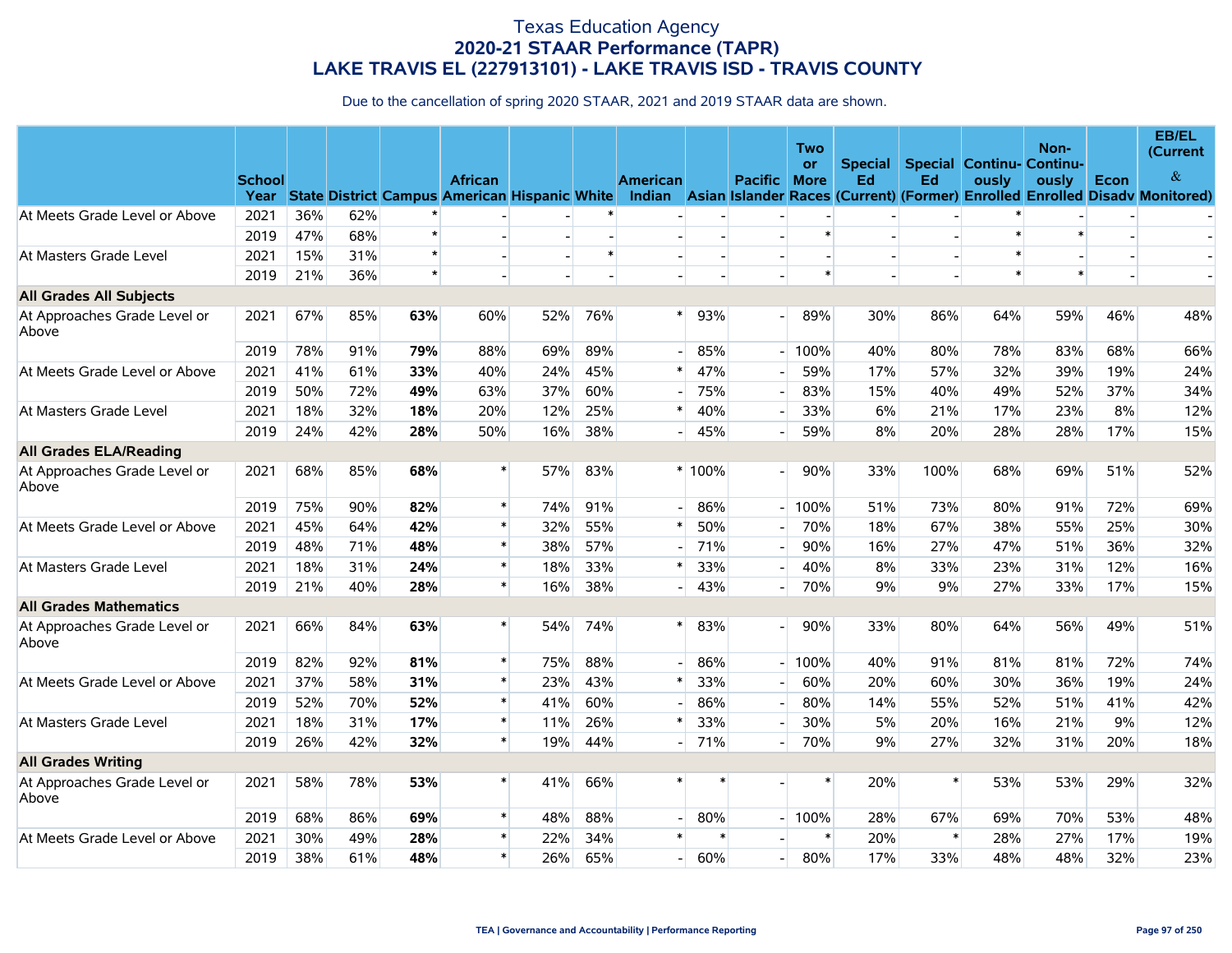Due to the cancellation of spring 2020 STAAR, 2021 and 2019 STAAR data are shown.

|                                       | School<br>Year |     |     |     | <b>African</b><br><b>State District Campus American Hispanic White</b> |     |     | <b>American</b><br>Indian |       | <b>Pacific</b> | <b>Two</b><br>or<br><b>More</b> | <b>Special</b><br>Ed | Ed                       | ously | Non-<br><b>Special Continu- Continu-</b><br>ously | Econ | <b>EB/EL</b><br>(Current<br>$\&$<br>Asian Islander Races (Current) (Former) Enrolled Enrolled Disady Monitored) |
|---------------------------------------|----------------|-----|-----|-----|------------------------------------------------------------------------|-----|-----|---------------------------|-------|----------------|---------------------------------|----------------------|--------------------------|-------|---------------------------------------------------|------|-----------------------------------------------------------------------------------------------------------------|
| At Masters Grade Level                | 2021           | 9%  | 17% | 10% |                                                                        | 8%  | 11% |                           |       |                |                                 | 7%                   |                          | 9%    | 13%                                               | 4%   | 6%                                                                                                              |
|                                       | 2019           | 14% | 28% | 17% |                                                                        | 9%  | 25% | $\overline{\phantom{0}}$  | $0\%$ |                | 20%                             | 6%                   | 17%                      | 18%   | 12%                                               | 8%   | 7%                                                                                                              |
| <b>All Grades Science</b>             |                |     |     |     |                                                                        |     |     |                           |       |                |                                 |                      |                          |       |                                                   |      |                                                                                                                 |
| At Approaches Grade Level or<br>Above | 2021           | 71% | 89% | 58% | $\overline{\phantom{0}}$                                               | 47% | 74% |                           |       |                | $\ast$                          | 27%                  | $\overline{\phantom{0}}$ | 61%   | 52%                                               | 45%  | 44%                                                                                                             |
|                                       | 2019           | 81% | 93% | 75% |                                                                        | 62% | 89% |                           |       |                |                                 | 25%                  |                          | 72%   | 82%                                               | 62%  | 55%                                                                                                             |
| At Meets Grade Level or Above         | 2021           | 44% | 64% | 19% |                                                                        | 8%  | 32% |                           |       |                |                                 | 7%                   |                          | 17%   | 24%                                               | 5%   | 12%                                                                                                             |
|                                       | 2019           | 54% | 78% | 48% |                                                                        | 37% | 61% |                           |       |                |                                 | 13%                  |                          | 45%   | 59%                                               | 34%  | 29%                                                                                                             |
| At Masters Grade Level                | 2021           | 20% | 34% | 9%  |                                                                        | 2%  | 16% |                           |       |                |                                 | 7%                   |                          | 5%    | 17%                                               | 2%   | 5%                                                                                                              |
|                                       | 2019           | 25% | 49% | 27% |                                                                        | 17% | 36% |                           |       |                |                                 | $0\%$                |                          | 28%   | 24%                                               | 20%  | 18%                                                                                                             |

\* Indicates results are masked due to small numbers to protect student confidentiality.

- Indicates there are no students in the group.

+ Indicates that rates for reading and mathematics are based on the cumulative results from the first and second administrations of STAAR.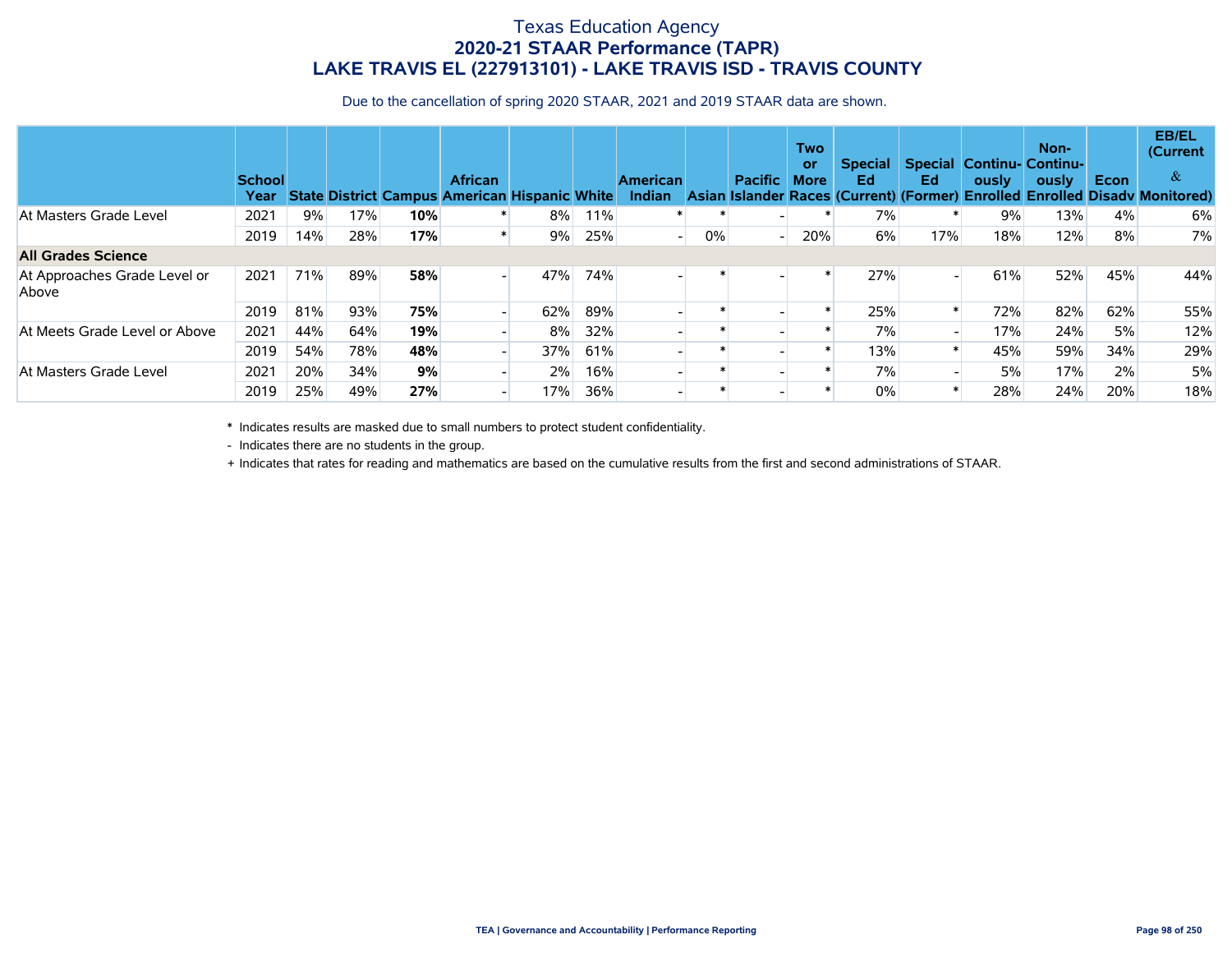Due to the cancellation of spring 2020 STAAR, 2019 and 2018 progress data are shown.

|                            | <b>School</b><br>Year |    |    |         | <b>African</b><br>State District Campus American Hispanic White     |                          |                          | <b>American</b>          |                          | <b>Pacific</b>           | <b>Twoor</b><br><b>More</b> | Special<br>Ed            | Ed.                      | <b>Special Continu- Continu-</b><br>ously | Non-<br>ously            | Econ                     | <b>EB/EL</b><br>(Current<br>$\&$<br>Indian Asian Islander Races (Current) (Former) Enrolled Enrolled Disady Monitored) |
|----------------------------|-----------------------|----|----|---------|---------------------------------------------------------------------|--------------------------|--------------------------|--------------------------|--------------------------|--------------------------|-----------------------------|--------------------------|--------------------------|-------------------------------------------|--------------------------|--------------------------|------------------------------------------------------------------------------------------------------------------------|
|                            |                       |    |    |         | School Progress Domain - Academic Growth Score by Grade and Subject |                          |                          |                          |                          |                          |                             |                          |                          |                                           |                          |                          |                                                                                                                        |
| Grade 4 ELA/Reading        | 2019                  | 61 | 62 | 66      | ∗                                                                   | 55                       | 73                       | $\overline{\phantom{a}}$ | 70                       |                          | 90                          | 67                       | 67                       | 62                                        | 80                       | 57                       | 49                                                                                                                     |
|                            | 2018                  | 63 | 66 | 55      | $\overline{\phantom{a}}$                                            | 41                       | 66                       | $\overline{\phantom{a}}$ | $\ast$                   | $\overline{\phantom{a}}$ | $\ast$                      | 61                       | $\ast$                   | 50                                        | 66                       | 37                       | 29                                                                                                                     |
| Grade 4 Mathematics        | 2019                  | 65 | 70 | 80      | $\ast$                                                              | 76                       | 84                       | $\overline{\phantom{a}}$ | 80                       | $\overline{\phantom{a}}$ | 80                          | 67                       | 83                       | 80                                        | 79                       | 72                       | 74                                                                                                                     |
|                            | 2018                  | 65 | 70 | 69      | $\overline{\phantom{a}}$                                            | 60                       | 79                       | $\overline{\phantom{a}}$ | $\ast$                   | $\overline{\phantom{a}}$ | $\ast$                      | 60                       | $\ast$                   | 67                                        | 74                       | 57                       | 50                                                                                                                     |
| Grade 5 ELA/Reading        | 2019                  | 81 | 86 | 81      | $\overline{\phantom{0}}$                                            | 80                       | 80                       | $\overline{\phantom{a}}$ | $\ast$                   | $\overline{\phantom{a}}$ | $\ast$                      | 67                       | $\overline{\phantom{a}}$ | 80                                        | 83                       | 84                       | 82                                                                                                                     |
|                            | 2018                  | 80 | 83 | 83      | $\ast$                                                              | 84                       | 81                       | $\overline{\phantom{a}}$ | $\ast$                   | $\overline{\phantom{a}}$ | $\ast$                      | 75                       | $\ast$                   | 84                                        | 80                       | 84                       | 96                                                                                                                     |
| <b>Grade 5 Mathematics</b> | 2019                  | 83 | 87 | 77      | $\overline{\phantom{0}}$                                            | 77                       | 75                       | $\overline{\phantom{a}}$ | $\ast$                   | $\overline{a}$           | $\ast$                      | 63                       | $\ast$                   | 75                                        | 83                       | 80                       | 82                                                                                                                     |
|                            | 2018                  | 81 | 82 | 80      | $\ast$                                                              | 87                       | 70                       | $\overline{\phantom{a}}$ | $\ast$                   | $\overline{\phantom{a}}$ | $\ast$                      | 80                       | $\ast$                   | 80                                        | 79                       | 85                       | 92                                                                                                                     |
| Grade 6 Mathematics        | 2019                  | 54 | 57 | $\star$ | $\overline{\phantom{0}}$                                            | $\overline{\phantom{a}}$ | $\overline{\phantom{0}}$ | $\overline{a}$           | $\overline{\phantom{0}}$ | $\overline{\phantom{a}}$ | $\ast$                      | $\overline{\phantom{a}}$ | $\overline{\phantom{a}}$ | $\ast$                                    | $\ast$                   | $\overline{\phantom{0}}$ | $\qquad \qquad -$                                                                                                      |
|                            | 2018                  | 56 | 62 | $\star$ | $\overline{\phantom{0}}$                                            | $\overline{\phantom{a}}$ | $*$                      | $\overline{\phantom{a}}$ | $\overline{\phantom{a}}$ | $\overline{\phantom{a}}$ | $\overline{\phantom{a}}$    | $\overline{\phantom{a}}$ | $\overline{\phantom{a}}$ | $\ast$                                    | $\overline{\phantom{0}}$ | $\overline{\phantom{0}}$ | $\overline{\phantom{0}}$                                                                                               |
| All Grades Both Subjects   | 2019                  | 69 | 71 | 76      | $\ast$                                                              | 71                       | 78                       | $\overline{\phantom{a}}$ | 79                       | $\overline{\phantom{a}}$ | 92                          | 66                       | 79                       | 74                                        | 81                       | 72                       | 71                                                                                                                     |
|                            | 2018                  | 69 | 75 | 72      | $\ast$                                                              | 67                       | 74                       | $\overline{\phantom{a}}$ | 100                      | $\overline{\phantom{a}}$ | 94                          | 67                       | 70                       | 71                                        | 74                       | 64                       | 62                                                                                                                     |
| All Grades ELA/Reading     | 2019                  | 68 | 70 | 72      | $\ast$                                                              | 66                       | 76                       | $\overline{\phantom{a}}$ | 75                       | $\overline{\phantom{a}}$ | 94                          | 67                       | 67                       | 70                                        | 81                       | 68                       | 61                                                                                                                     |
|                            | 2018                  | 69 | 74 | 68      | $\ast$                                                              | 60                       | 73                       | $\overline{\phantom{a}}$ | $\ast$                   | $\overline{\phantom{a}}$ | $\ast$                      | 67                       | $\ast$                   | 67                                        | 72                       | 57                       | 54                                                                                                                     |
| All Grades Mathematics     | 2019                  | 70 | 72 | 79      | $\ast$                                                              | 76                       | 80                       | $\overline{\phantom{a}}$ | 83                       | $\overline{\phantom{a}}$ | 89                          | 65                       | 88                       | 78                                        | 82                       | 76                       | 78                                                                                                                     |
|                            | 2018                  | 70 | 75 | 75      | $\ast$                                                              | 73                       | 75                       | $\overline{\phantom{a}}$ | $*$                      | $\overline{\phantom{a}}$ | $\ast$                      | 68                       | $\ast$                   | 74                                        | 76                       | 70                       | 69                                                                                                                     |

\* Indicates results are masked due to small numbers to protect student confidentiality.

- Indicates there are no students in the group.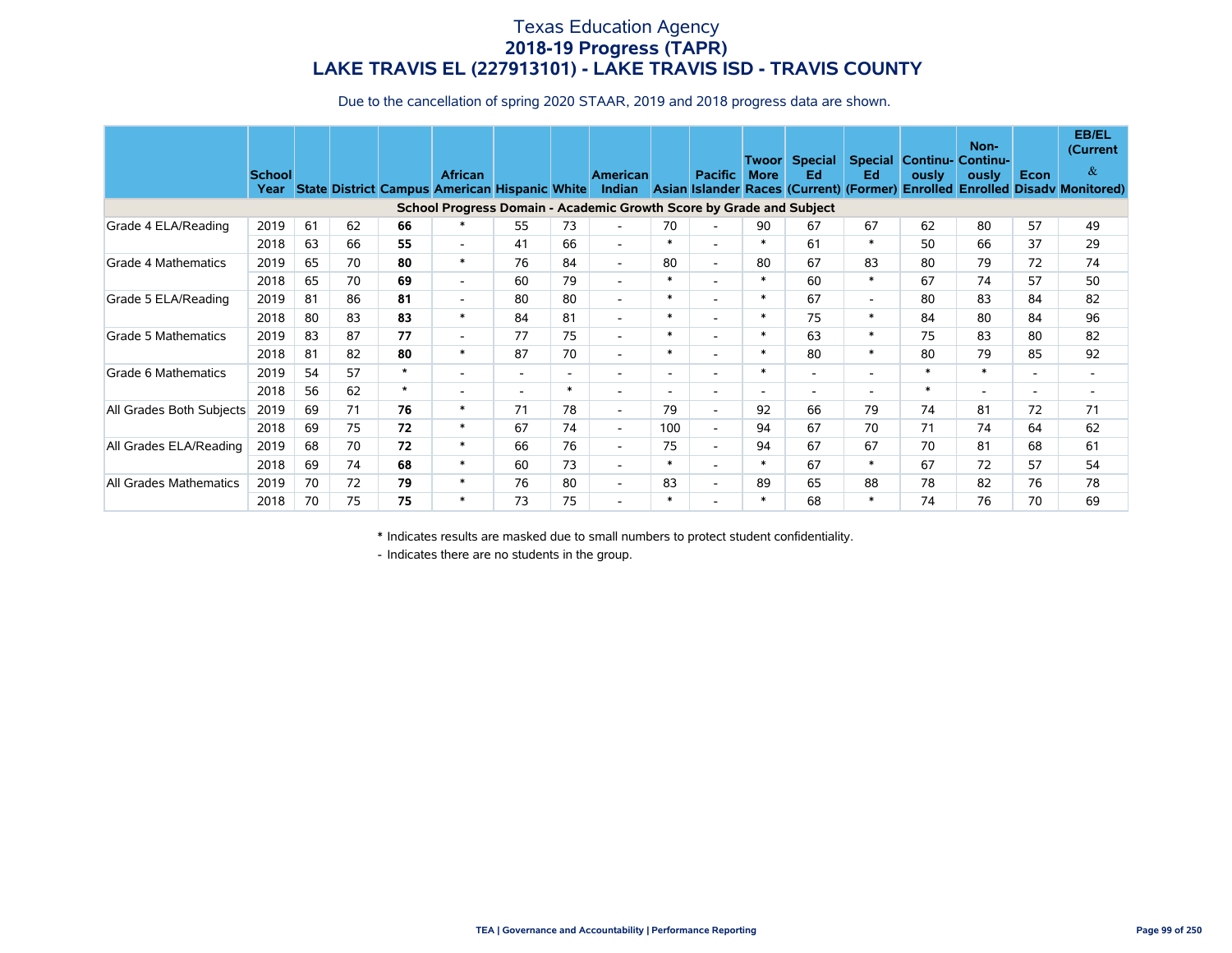# Texas Education Agency **2020-21 Bilingual Education/English as a Second Language (Current EB Students/EL) (TAPR) LAKE TRAVIS EL (227913101) - LAKE TRAVIS ISD - TRAVIS COUNTY**

|                                    |               |     |     |     |                                             |                          |        |                                 |                                                                |         |                                |            |            |                       |     |                        | <b>Monitored</b> |
|------------------------------------|---------------|-----|-----|-----|---------------------------------------------|--------------------------|--------|---------------------------------|----------------------------------------------------------------|---------|--------------------------------|------------|------------|-----------------------|-----|------------------------|------------------|
|                                    |               |     |     |     | Total                                       | <b>BE-Trans</b>          |        |                                 | <b>ALP</b>                                                     |         | <b>ESL</b>                     |            | <b>ALP</b> | EB/EL<br>with         |     | <b>Total</b>           | $\&$             |
|                                    | <b>School</b> |     |     |     | <b>Bilingual</b>                            | <b>Early</b>             |        | <b>BE-Trans BE-Dual BE-Dual</b> | <b>Bilingual Total Content-</b>                                |         |                                | <b>ESL</b> | <b>ESL</b> | <b>Parental Never</b> |     | EB/EL                  | <b>Former</b>    |
|                                    |               |     |     |     | <b>Year State District Campus Education</b> | Exit                     |        |                                 | Late Exit Two-Way One-Way (Exception) ESL                      |         | <b>Based</b> Pull-Out (Waiver) |            |            | <b>Denial</b>         |     | <b>EB/EL (Current)</b> | <b>EB/EL</b>     |
|                                    |               |     |     |     |                                             |                          |        |                                 | <b>STAAR Performance Rate by Subject and Performance Level</b> |         |                                |            |            |                       |     |                        |                  |
| <b>All Grades All Subjects</b>     |               |     |     |     |                                             |                          |        |                                 |                                                                |         |                                |            |            |                       |     |                        |                  |
| At Approaches Grade Level or Above | 2021          | 67% | 85% | 63% | 47%                                         | $\overline{\phantom{a}}$ |        | 47%                             |                                                                | $-159%$ | 55%                            |            |            |                       | 74% | 48%                    | 67%              |
|                                    | 2019          | 78% | 91% | 79% | 69%                                         |                          |        | 69%                             |                                                                | 40%     | 40%                            |            |            |                       |     | 66%                    |                  |
| At Meets Grade Level or Above      | 2021          | 41% | 61% | 33% | 21%                                         | ш.                       |        | 21%                             |                                                                | $-153%$ | 48%                            | $\ast$     |            | $\ast$                | 40% | 24%                    | 33%              |
|                                    | 2019          | 50% | 72% | 49% | 36%                                         | $\overline{a}$           |        | 36%                             |                                                                | 19%     | 19%                            |            |            |                       |     | 34%                    |                  |
| At Masters Grade Level             | 2021          | 18% | 32% | 18% | 10%                                         |                          |        | 10%                             |                                                                | $-134%$ | 28%                            | $\ast$     |            |                       | 22% | 12%                    | 17%              |
|                                    | 2019          | 24% | 42% | 28% | 15%                                         |                          | $\ast$ | 15%                             |                                                                | 14%     | 14%                            |            |            | $\ast$                |     | 15%                    |                  |
| <b>All Grades ELA/Reading</b>      |               |     |     |     |                                             |                          |        |                                 |                                                                |         |                                |            |            |                       |     |                        |                  |
| At Approaches Grade Level or Above | 2021          | 68% | 85% | 68% | 51%                                         | $\overline{a}$           |        | 51%                             |                                                                | $-58%$  | 55%                            |            |            |                       | 81% | 51%                    | $\ast$           |
|                                    | 2019          | 75% | 90% | 82% | 71%                                         |                          | $\ast$ | 72%                             |                                                                | 44%     | 44%                            |            |            |                       |     | 68%                    |                  |
| At Meets Grade Level or Above      | 2021          | 45% | 64% | 42% | 28%                                         | $\overline{a}$           |        | 28%                             |                                                                | 58%     | 55%                            | $\ast$     |            |                       | 51% | 30%                    | $\ast$           |
|                                    | 2019          | 48% | 71% | 48% | 33%                                         | $\overline{a}$           |        | 33%                             |                                                                | 25%     | 25%                            |            |            |                       |     | 32%                    |                  |
| At Masters Grade Level             | 2021          | 18% | 31% | 24% | 15%                                         |                          |        | 15%                             |                                                                | $-33%$  | 27%                            | $\ast$     |            |                       | 31% | 17%                    | $\ast$           |
|                                    | 2019          | 21% | 40% | 28% | 15%                                         |                          | $\ast$ | 15%                             |                                                                | 19%     | 19%                            |            |            |                       |     | 15%                    |                  |
| <b>All Grades Mathematics</b>      |               |     |     |     |                                             |                          |        |                                 |                                                                |         |                                |            |            |                       |     |                        |                  |
| At Approaches Grade Level or Above | 2021          | 66% | 84% | 63% | 51%                                         | $\overline{a}$           |        | 51%                             |                                                                | $-58%$  | 55%                            |            |            |                       | 71% | 51%                    | $\ast$           |
|                                    | 2019          | 82% | 92% | 81% | 78%                                         |                          | $\ast$ | 78%                             |                                                                | 44%     | 44%                            |            |            | $\ast$                |     | 74%                    |                  |
| At Meets Grade Level or Above      | 2021          | 37% | 58% | 31% | 21%                                         | $\overline{\phantom{a}}$ |        | 21%                             |                                                                | 50%     | 45%                            | $\ast$     |            |                       | 37% | 24%                    | $\ast$           |
|                                    | 2019          | 52% | 70% | 52% | 44%                                         | $\sim$                   | $\ast$ | 45%                             |                                                                | 25%     | 25%                            |            |            | $\ast$                |     | 42%                    |                  |
| At Masters Grade Level             | 2021          | 18% | 31% | 17% | 10%                                         | $\overline{\phantom{a}}$ |        | 10%                             |                                                                | $-33%$  | 27%                            | $\ast$     |            |                       | 21% | 12%                    | $\ast$           |
|                                    | 2019          | 26% | 42% | 32% | 18%                                         |                          | $\ast$ | 18%                             |                                                                | 19%     | 19%                            |            |            |                       |     | 18%                    |                  |
| <b>All Grades Writing</b>          |               |     |     |     |                                             |                          |        |                                 |                                                                |         |                                |            |            |                       |     |                        |                  |
| At Approaches Grade Level or Above | 2021          | 58% | 78% | 53% | 28%                                         | $\overline{a}$           |        | 28%                             | $\overline{a}$                                                 | $\ast$  | $\ast$                         |            |            |                       | 67% | 32%                    |                  |
|                                    | 2019          | 68% | 86% | 69% | 50%                                         | $\overline{\phantom{a}}$ | $\ast$ | 49%                             |                                                                | 40%     | 40%                            |            |            |                       |     | 48%                    |                  |
| At Meets Grade Level or Above      | 2021          | 30% | 49% | 28% | 16%                                         | $\overline{\phantom{a}}$ |        | 16%                             |                                                                |         |                                |            |            |                       | 33% | 19%                    |                  |
|                                    | 2019          | 38% | 61% | 48% | 26%                                         | $\overline{a}$           | $\ast$ | 27%                             |                                                                | 0%      | 0%                             |            |            | $\ast$                |     | 23%                    |                  |
| At Masters Grade Level             | 2021          | 9%  | 17% | 10% | 2%                                          | $\overline{a}$           |        | 2%                              |                                                                |         |                                |            |            |                       | 13% | 6%                     |                  |
|                                    | 2019          | 14% | 28% | 17% | 8%                                          |                          | $\ast$ | 8%                              |                                                                | 0%      | 0%                             |            |            |                       |     | 7%                     |                  |
| <b>All Grades Science</b>          |               |     |     |     |                                             |                          |        |                                 |                                                                |         |                                |            |            |                       |     |                        |                  |
| At Approaches Grade Level or Above | 2021          | 71% | 89% | 58% | 43%                                         | $\overline{a}$           |        | 43%                             | $\overline{a}$                                                 | $\ast$  | $\ast$                         | $\ast$     |            |                       | 68% | 44%                    | ∗                |
|                                    | 2019          | 81% | 93% | 75% | 58%                                         | $\overline{\phantom{a}}$ |        | 58%                             |                                                                | 20%     | 20%                            |            |            |                       |     | 54%                    |                  |
| At Meets Grade Level or Above      | 2021          | 44% | 64% | 19% | 5%                                          | $\sim$                   |        | 5%                              |                                                                |         | $\ast$                         | $\ast$     |            |                       | 24% | 10%                    | $\ast$           |
|                                    | 2019          | 54% | 78% | 48% | 31%                                         |                          |        | 31%                             |                                                                | 0%      | 0%                             |            |            |                       |     | 28%                    |                  |
| At Masters Grade Level             | 2021          | 20% | 34% | 9%  | 3%                                          | $\sim$                   |        | 3%                              |                                                                |         | $\ast$                         | $\ast$     |            |                       | 11% | 5%                     | $\ast$           |
|                                    | 2019          | 25% | 49% | 27% | 18%                                         |                          |        | 18%                             |                                                                | 0%      | 0%                             |            |            |                       |     | 16%                    |                  |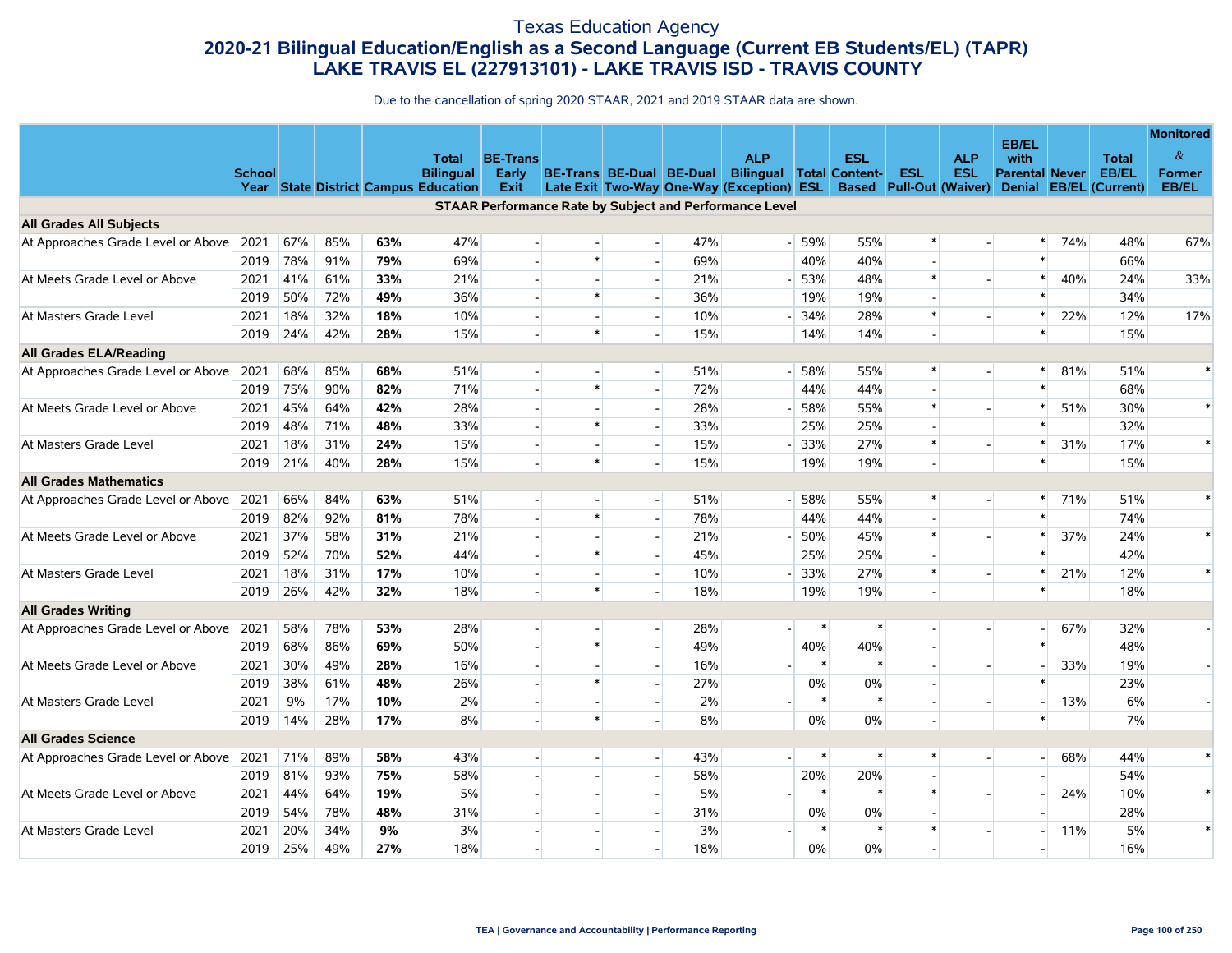#### Texas Education Agency

# **2020-21 Bilingual Education/English as a Second Language (Current EB Students/EL) (TAPR) LAKE TRAVIS EL (227913101) - LAKE TRAVIS ISD - TRAVIS COUNTY**

Due to the cancellation of spring 2020 STAAR, 2021 and 2019 STAAR data are shown.

- \* Indicates results are masked due to small numbers to protect student confidentiality.
- Indicates there are no students in the group.

Blank cell indicates there are no data available in the group.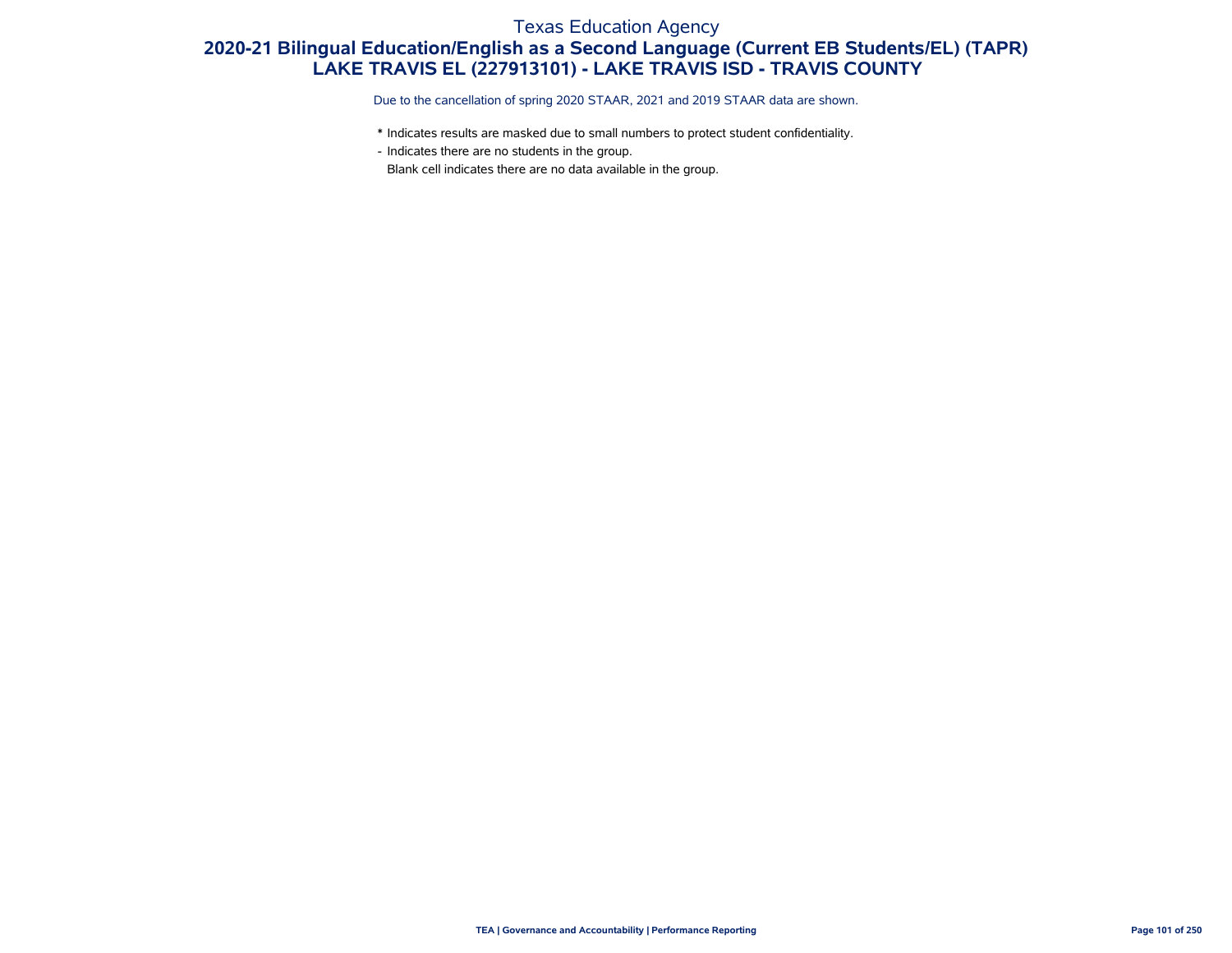Due to the cancellation of spring 2020 STAAR, 2021 and 2019 STAAR data are shown.

|                                                            |       |     |      | <b>African</b><br><b>State District Campus American Hispanic White</b> |     |           | American                                        |         | <b>Pacific</b>           | <b>Two</b><br>or<br><b>More</b> | <b>Special</b><br>Ed | Ed    | <b>Special Continu- Continu-</b><br>ously | Non-<br>ously | Econ  | <b>EB/EL</b><br>(Current<br>&<br>Indian Asian Islander Races (Current) (Former) Enrolled Enrolled Disady Monitored) |
|------------------------------------------------------------|-------|-----|------|------------------------------------------------------------------------|-----|-----------|-------------------------------------------------|---------|--------------------------|---------------------------------|----------------------|-------|-------------------------------------------|---------------|-------|---------------------------------------------------------------------------------------------------------------------|
|                                                            |       |     |      |                                                                        |     |           | <b>2021 STAAR Participation</b><br>(All Grades) |         |                          |                                 |                      |       |                                           |               |       |                                                                                                                     |
| <b>All Tests</b>                                           |       |     |      |                                                                        |     |           |                                                 |         |                          |                                 |                      |       |                                           |               |       |                                                                                                                     |
| <b>Assessment Participant</b>                              | 88%   | 81% | 84%  | 60%                                                                    | 88% | 82%       | 50%                                             | 67%     | $\overline{\phantom{a}}$ | 74%                             | 79%                  | 74%   | 85%                                       | 80%           | 91%   | 90%                                                                                                                 |
| Included in Accountability                                 | 83%   | 78% | 80%  | 50%                                                                    | 86% | 75%       | 50%                                             | 63%     |                          | 63%                             | 79%                  | 74%   | 84%                                       | 68%           | 89%   | 87%                                                                                                                 |
| Not Included in Accountability: Mobile                     | 3%    | 3%  | 3%   | 0%                                                                     | 0%  | 7%        | 0%                                              | $0\%$   |                          | 12%                             | 0%                   | $0\%$ | $1\%$                                     | 11%           | $1\%$ | 1%                                                                                                                  |
| Not Included in Accountability: Other<br><b>Exclusions</b> | $1\%$ | 0%  | 1%   | 10%                                                                    | 2%  | 0%        | 0%                                              | 4%      |                          | 0%                              | 0%                   | 0%    | $1\%$                                     | 1%            | $1\%$ | 3%                                                                                                                  |
| <b>Not Tested</b>                                          | 12%   | 19% | 16%  | 40%                                                                    | 12% | 18%       | 50%                                             | 33%     | $\overline{\phantom{a}}$ | 26%                             | 21%                  | 26%   | 15%                                       | 20%           | 9%    | 10%                                                                                                                 |
| Absent                                                     | 2%    | 8%  | 6%   | 0%                                                                     | 4%  | 10%       | 0%                                              | 0%      |                          | 2%                              | 9%                   | 26%   | 5%                                        | 10%           | 5%    | 2%                                                                                                                  |
| Other                                                      | 10%   | 11% | 10%  | 40%                                                                    | 7%  | 9%        | 50%                                             | 33%     |                          | 23%                             | 12%                  | $0\%$ | 10%                                       | 9%            | 4%    | 8%                                                                                                                  |
|                                                            |       |     |      |                                                                        |     |           | <b>2019 STAAR Participation</b><br>(All Grades) |         |                          |                                 |                      |       |                                           |               |       |                                                                                                                     |
| <b>All Tests</b>                                           |       |     |      |                                                                        |     |           |                                                 |         |                          |                                 |                      |       |                                           |               |       |                                                                                                                     |
| <b>Assessment Participant</b>                              | 99%   | 99% | 100% | 100%                                                                   |     | 100% 100% |                                                 | $-100%$ |                          | $-100%$                         | 100%                 | 100%  | 100%                                      | 100%          | 100%  | 100%                                                                                                                |
| Included in Accountability                                 | 94%   | 96% | 96%  | 80%                                                                    | 96% | 96%       |                                                 | $-100%$ | $\overline{\phantom{a}}$ | 78%                             | 100%                 | 91%   | 99%                                       | 86%           | 99%   | 96%                                                                                                                 |
| Not Included in Accountability: Mobile                     | 4%    | 3%  | 4%   | 20%                                                                    | 4%  | 4%        |                                                 | 0%      |                          | 22%                             | $0\%$                | 9%    | 1%                                        | 14%           | $1\%$ | 4%                                                                                                                  |
| Not Included in Accountability: Other<br>Exclusions        | $1\%$ | 0%  | 0%   | 0%                                                                     | 0%  | 0%        |                                                 | 0%      |                          | 0%                              | $0\%$                | 0%    | 0%                                        | 0%            | 0%    | 0%                                                                                                                  |
| <b>Not Tested</b>                                          | 1%    | 1%  | 0%   | 0%                                                                     | 0%  | 0%        | $\overline{\phantom{a}}$                        | 0%      | $\overline{\phantom{a}}$ | 0%                              | $0\%$                | 0%    | 0%                                        | 0%            | 0%    | 0%                                                                                                                  |
| Absent                                                     | $1\%$ | 1%  | 0%   | 0%                                                                     | 0%  | 0%        | $\sim$                                          | $0\%$   | $\overline{\phantom{a}}$ | 0%                              | 0%                   | $0\%$ | $0\%$                                     | 0%            | 0%    | 0%                                                                                                                  |
| Other                                                      | 0%    | 0%  | 0%   | 0%                                                                     | 0%  | 0%        |                                                 | 0%      |                          | 0%                              | $0\%$                | 0%    | 0%                                        | 0%            | 0%    | 0%                                                                                                                  |

\* Indicates results are masked due to small numbers to protect student confidentiality.

- Indicates there are no students in the group.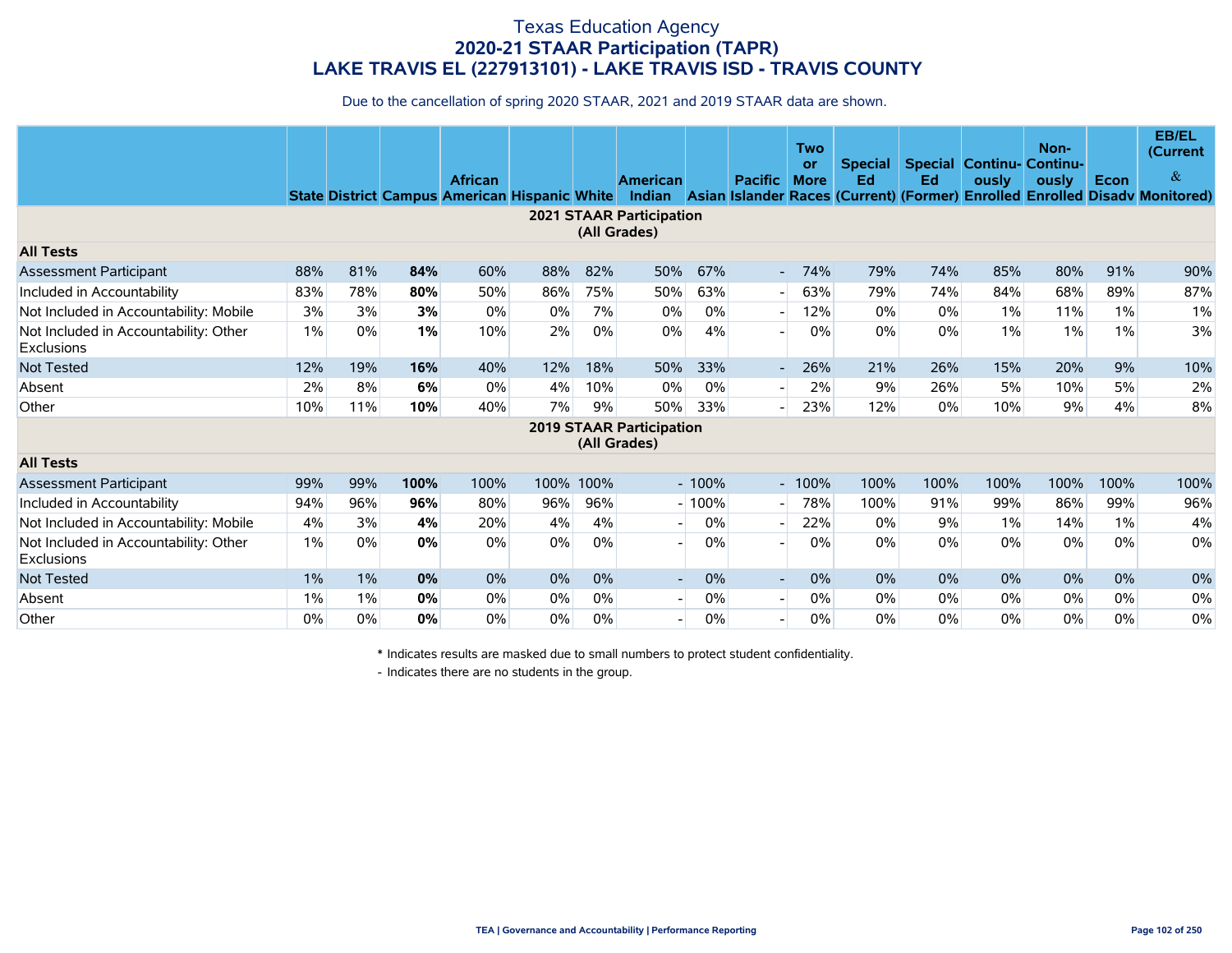#### Texas Education Agency **2020-21 Attendance, Graduation, and Dropout Rates (TAPR) LAKE TRAVIS EL (227913101) - LAKE TRAVIS ISD - TRAVIS COUNTY**

|                                             |       |       |                | <b>African</b>                                                            |                          |                | <b>American</b>          |                          | <b>Pacific</b> | <b>Two</b><br><b>or</b> | <b>More Special Econ</b> |                     |                          |
|---------------------------------------------|-------|-------|----------------|---------------------------------------------------------------------------|--------------------------|----------------|--------------------------|--------------------------|----------------|-------------------------|--------------------------|---------------------|--------------------------|
|                                             |       |       |                | State District Campus American Hispanic White Indian Asian Islander Races |                          |                |                          |                          |                |                         | Ed                       | <b>Disady EB/EL</b> |                          |
| <b>Attendance Rate</b>                      |       |       |                |                                                                           |                          |                |                          |                          |                |                         |                          |                     |                          |
| 2019-20                                     | 98.3% | 98.7% | 99.1%          | 99.4%                                                                     |                          | 99.0% 99.2%    |                          | $*99.3%$                 |                | $-98.8%$                |                          | 99.0% 99.0% 99.1%   |                          |
| 2018-19                                     | 95.4% | 95.3% | 95.8%          | 98.7%                                                                     |                          | 95.8% 95.7%    |                          | $*96.2%$                 |                | $-95.4%$                |                          | 95.7% 95.7% 96.1%   |                          |
| <b>Chronic Absenteeism</b>                  |       |       |                |                                                                           |                          |                |                          |                          |                |                         |                          |                     |                          |
| 2019-20                                     | 6.7%  | 5.9%  | 2.8%           | 0.0%                                                                      | 3.6%                     | 2.1%           | $\ast$                   | 0.0%                     | $\blacksquare$ | 3.6%                    | 4.7%                     | 3.9%                | 3.2%                     |
| 2018-19                                     | 11.4% | 9.9%  | 7.3%           | 0.0%                                                                      | 7.6%                     | 7.0%           | $\pmb{\ast}$             | 7.7%                     |                | 8.7%                    | 6.4%                     | 9.6%                | 7.0%                     |
| <b>Annual Dropout Rate (Gr 7-8)</b>         |       |       |                |                                                                           |                          |                |                          |                          |                |                         |                          |                     |                          |
| 2019-20                                     | 0.5%  | 0.0%  | $\blacksquare$ | $\overline{a}$                                                            | $\overline{\phantom{a}}$ |                | $\overline{\phantom{a}}$ |                          |                | $\overline{a}$          | $\overline{\phantom{0}}$ |                     |                          |
| 2018-19                                     | 0.4%  | 0.5%  |                | $\qquad \qquad \blacksquare$                                              | $\overline{\phantom{a}}$ |                |                          |                          |                |                         | $\overline{\phantom{a}}$ |                     |                          |
| <b>Annual Dropout Rate (Gr 9-12)</b>        |       |       |                |                                                                           |                          |                |                          |                          |                |                         |                          |                     |                          |
| 2019-20                                     | 1.6%  | 0.1%  |                |                                                                           | $\overline{\phantom{0}}$ |                | -                        |                          |                |                         |                          |                     |                          |
| 2018-19                                     | 1.9%  | 0.6%  |                |                                                                           |                          |                |                          |                          |                |                         |                          |                     |                          |
| 4-Year Longitudinal Rate (Gr 9-12)          |       |       |                |                                                                           |                          |                |                          |                          |                |                         |                          |                     |                          |
| Class of 2020                               |       |       |                |                                                                           |                          |                |                          |                          |                |                         |                          |                     |                          |
| Graduated                                   | 90.3% | 97.7% | $\blacksquare$ | $\overline{a}$                                                            | $\overline{\phantom{a}}$ | $\overline{a}$ | $\overline{\phantom{a}}$ | $\overline{a}$           |                | $\overline{a}$          | $\overline{\phantom{a}}$ | $\overline{a}$      |                          |
| <b>Received TxCHSE</b>                      | 0.4%  | 0.5%  | ۰              |                                                                           |                          |                |                          |                          |                |                         |                          |                     |                          |
| Continued HS                                | 3.9%  | 0.8%  | $\blacksquare$ |                                                                           | $\overline{a}$           |                |                          |                          |                |                         |                          |                     |                          |
| Dropped Out                                 | 5.4%  | 1.0%  |                |                                                                           | $\overline{a}$           |                |                          |                          |                |                         |                          |                     |                          |
| Graduates and TxCHSE 90.7%                  |       | 98.2% |                |                                                                           | $\overline{a}$           |                |                          |                          |                |                         |                          |                     |                          |
| Graduates, TxCHSE,<br>and Continuers        | 94.6% | 99.0% |                |                                                                           | $\overline{a}$           |                |                          |                          |                |                         |                          |                     |                          |
| Class of 2019                               |       |       |                |                                                                           |                          |                |                          |                          |                |                         |                          |                     |                          |
| Graduated                                   | 90.0% | 95.4% | $\blacksquare$ |                                                                           | $\overline{\phantom{a}}$ | $\overline{a}$ | $\overline{a}$           | $\overline{a}$           |                |                         | $\overline{a}$           | $\qquad \qquad$     |                          |
| <b>Received TxCHSE</b>                      | 0.5%  | 0.7%  | ۰              |                                                                           | $\overline{a}$           |                | $\overline{\phantom{0}}$ |                          |                |                         |                          |                     |                          |
| Continued HS                                | 3.7%  | 1.9%  |                |                                                                           | $\blacksquare$           |                |                          |                          |                |                         |                          |                     |                          |
| Dropped Out                                 | 5.9%  | 2.0%  |                |                                                                           | $\overline{a}$           |                |                          |                          |                |                         | $\overline{a}$           |                     |                          |
| Graduates and TxCHSE 90.4%                  |       | 96.2% |                |                                                                           | $\blacksquare$           |                | $\overline{a}$           |                          |                |                         |                          |                     |                          |
| Graduates, TxCHSE,<br>and Continuers        | 94.1% | 98.0% |                |                                                                           |                          |                |                          |                          |                |                         |                          |                     |                          |
| 5-Year Extended Longitudinal Rate (Gr 9-12) |       |       |                |                                                                           |                          |                |                          |                          |                |                         |                          |                     |                          |
| Class of 2019                               |       |       |                |                                                                           |                          |                |                          |                          |                |                         |                          |                     |                          |
| Graduated                                   | 92.0% | 96.4% | ä,             |                                                                           | $\blacksquare$           |                | $\frac{1}{2}$            |                          |                |                         |                          |                     |                          |
| <b>Received TxCHSE</b>                      | 0.5%  | 0.9%  |                |                                                                           |                          |                |                          |                          |                |                         |                          |                     |                          |
| Continued HS                                | 1.3%  | 0.9%  |                |                                                                           | $\overline{\phantom{a}}$ |                | $\overline{\phantom{0}}$ |                          |                |                         | $\blacksquare$           |                     |                          |
| Dropped Out                                 | 6.1%  | 1.8%  |                |                                                                           | $\overline{\phantom{a}}$ |                | $\blacksquare$           | $\overline{\phantom{a}}$ |                |                         | $\blacksquare$           |                     | $\overline{\phantom{a}}$ |
| Graduates and TxCHSE 92.6%                  |       | 97.3% |                |                                                                           | $\overline{a}$           |                |                          |                          |                |                         |                          |                     | $\overline{\phantom{a}}$ |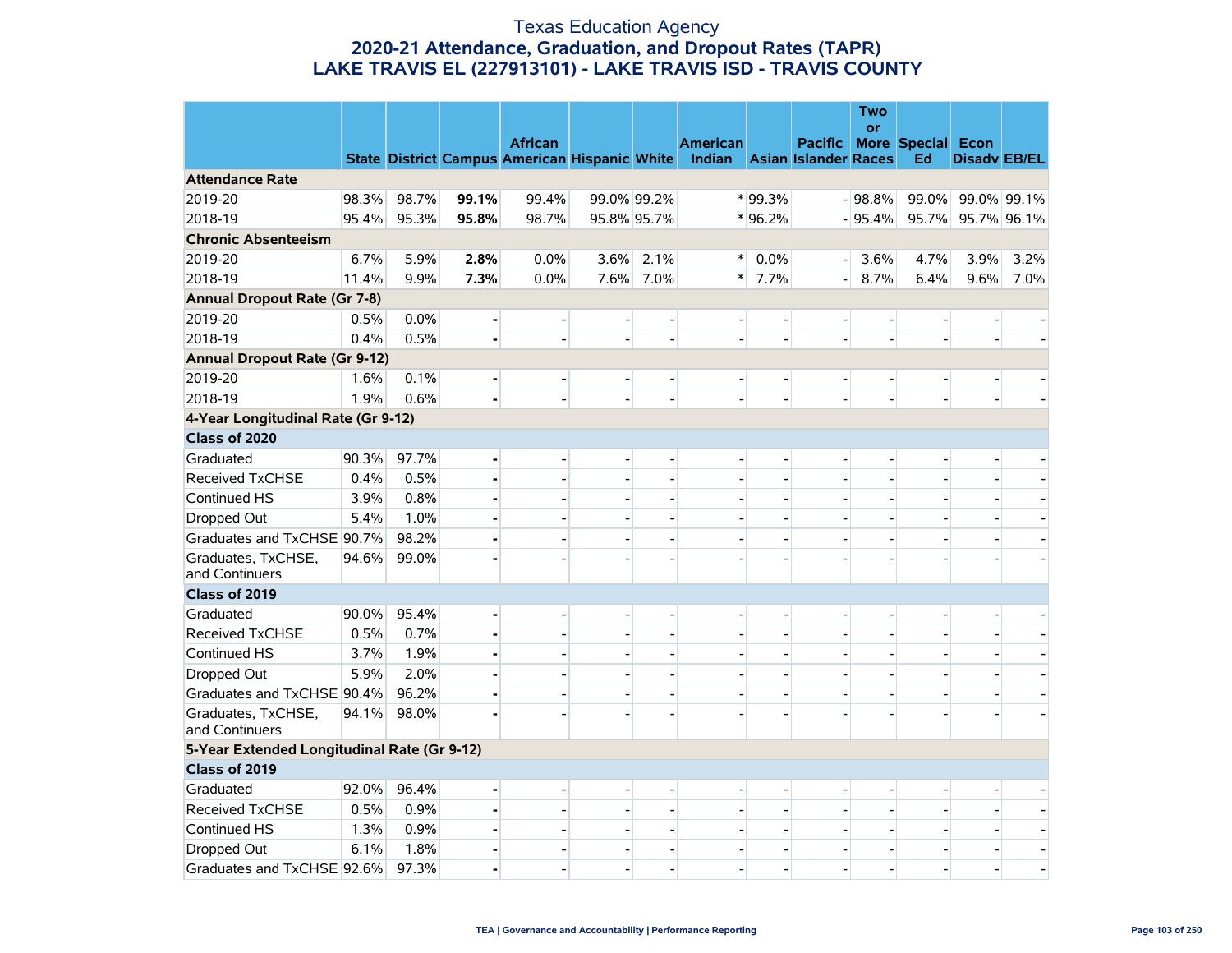#### Texas Education Agency **2020-21 Attendance, Graduation, and Dropout Rates (TAPR) LAKE TRAVIS EL (227913101) - LAKE TRAVIS ISD - TRAVIS COUNTY**

|                                                             |       |             |                                               |                          |                             |                | <b>Two</b><br><b>or</b> |                          |                     |        |
|-------------------------------------------------------------|-------|-------------|-----------------------------------------------|--------------------------|-----------------------------|----------------|-------------------------|--------------------------|---------------------|--------|
|                                                             |       |             | <b>African</b>                                |                          | <b>American</b>             | <b>Pacific</b> |                         | <b>More Special Econ</b> |                     |        |
|                                                             |       |             | State District Campus American Hispanic White |                          | Indian Asian Islander Races |                |                         | Ed                       | <b>Disady EB/EL</b> |        |
| Graduates, TxCHSE,<br>and Continuers                        | 93.9% | 98.2%       |                                               |                          |                             |                |                         |                          |                     |        |
| Class of 2018                                               |       |             |                                               |                          |                             |                |                         |                          |                     |        |
| Graduated                                                   | 92.2% | 96.5%       |                                               |                          |                             |                |                         |                          |                     |        |
| Received TxCHSE                                             | 0.6%  | 0.6%        |                                               |                          |                             |                |                         |                          |                     |        |
| Continued HS                                                | 1.1%  | 0.4%        |                                               |                          |                             |                |                         |                          |                     |        |
| Dropped Out                                                 | 6.1%  | 2.5%        |                                               | $\overline{a}$           | $\overline{a}$              |                |                         | $\overline{a}$           |                     |        |
| Graduates and TxCHSE 92.8%                                  |       | 97.1%       |                                               | $\overline{a}$           |                             |                |                         |                          |                     |        |
| Graduates, TxCHSE,<br>and Continuers                        | 93.9% | 97.5%       |                                               |                          |                             |                |                         |                          |                     |        |
| 6-Year Extended Longitudinal Rate (Gr 9-12)                 |       |             |                                               |                          |                             |                |                         |                          |                     |        |
| Class of 2018                                               |       |             |                                               |                          |                             |                |                         |                          |                     |        |
| Graduated                                                   | 92.6% | 96.8%       |                                               | $\blacksquare$           |                             |                |                         |                          |                     |        |
| <b>Received TxCHSE</b>                                      | 0.7%  | 0.6%        |                                               | $\overline{\phantom{a}}$ |                             |                |                         |                          |                     |        |
| Continued HS                                                | 0.6%  | 0.1%        |                                               | $\blacksquare$           |                             |                |                         |                          |                     |        |
| Dropped Out                                                 | 6.1%  | 2.5%        |                                               |                          |                             |                |                         |                          |                     |        |
| Graduates and TxCHSE 93.3%                                  |       | 97.4%       |                                               |                          |                             |                |                         |                          |                     |        |
| Graduates, TxCHSE,<br>and Continuers                        | 93.9% | 97.5%       |                                               |                          |                             |                |                         |                          |                     |        |
| Class of 2017                                               |       |             |                                               |                          |                             |                |                         |                          |                     |        |
| Graduated                                                   | 92.4% | 96.5%       |                                               | $\overline{\phantom{a}}$ |                             |                |                         |                          |                     |        |
| <b>Received TxCHSE</b>                                      | 0.7%  | 0.3%        |                                               |                          |                             |                |                         |                          |                     |        |
| Continued HS                                                | 0.6%  | 0.5%        |                                               | $\blacksquare$           | $\overline{a}$              |                |                         | $\overline{a}$           |                     | $\sim$ |
| Dropped Out                                                 | 6.3%  | 2.8%        |                                               |                          |                             |                |                         |                          |                     |        |
| Graduates and TxCHSE 93.2%                                  |       | 96.8%       |                                               |                          |                             |                |                         |                          |                     |        |
| Graduates, TxCHSE,<br>and Continuers                        | 93.7% | 97.2%       |                                               |                          |                             |                |                         |                          |                     |        |
| 4-Year Federal Graduation Rate Without Exclusions (Gr 9-12) |       |             |                                               |                          |                             |                |                         |                          |                     |        |
| Class of 2020                                               |       | 90.3% 97.3% |                                               | $\overline{\phantom{0}}$ | $\overline{a}$              |                |                         | $\overline{a}$           |                     |        |
| Class of 2019                                               |       | 90.0% 95.3% |                                               | $\overline{\phantom{a}}$ |                             |                |                         |                          |                     |        |
| RHSP/DAP Graduates (Longitudinal Rate)                      |       |             |                                               |                          |                             |                |                         |                          |                     |        |
| Class of 2020                                               | 83.0% |             |                                               | $\overline{a}$           |                             |                |                         |                          |                     |        |
| Class of 2019                                               | 73.3% |             |                                               | $\overline{a}$           |                             |                |                         | $\overline{a}$           |                     |        |
| <b>FHSP-E Graduates (Longitudinal Rate)</b>                 |       |             |                                               |                          |                             |                |                         |                          |                     |        |
| Class of 2020                                               | 4.3%  | 1.4%        |                                               |                          |                             |                |                         |                          |                     |        |
| Class of 2019                                               | 4.2%  | 2.0%        |                                               |                          |                             |                |                         |                          |                     |        |
| <b>FHSP-DLA Graduates (Longitudinal Rate)</b>               |       |             |                                               |                          |                             |                |                         |                          |                     |        |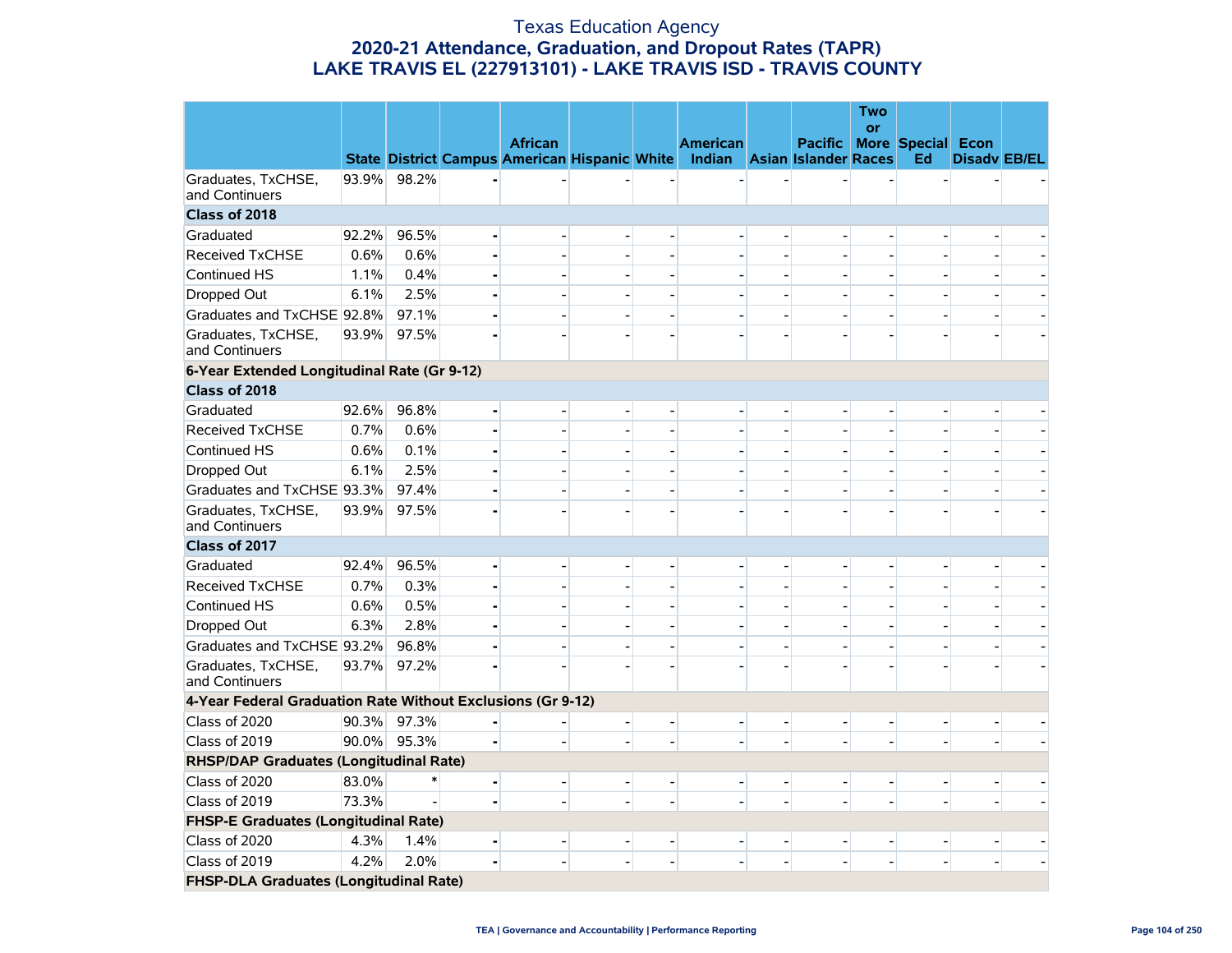#### Texas Education Agency **2020-21 Attendance, Graduation, and Dropout Rates (TAPR) LAKE TRAVIS EL (227913101) - LAKE TRAVIS ISD - TRAVIS COUNTY**

|                                                        |       |             |                                                                        |                          |                                  |                                               | <b>Two</b><br>or |                                |                     |  |
|--------------------------------------------------------|-------|-------------|------------------------------------------------------------------------|--------------------------|----------------------------------|-----------------------------------------------|------------------|--------------------------------|---------------------|--|
|                                                        |       |             | <b>African</b><br><b>State District Campus American Hispanic White</b> |                          | <b>American</b><br><b>Indian</b> | <b>Pacific</b><br><b>Asian Islander Races</b> |                  | <b>More Special Econ</b><br>Ed | <b>Disady EB/EL</b> |  |
| Class of 2020                                          | 83.5% | 93.0%       |                                                                        |                          |                                  |                                               |                  |                                |                     |  |
| Class of 2019                                          | 83.5% | 91.6%       |                                                                        |                          |                                  |                                               |                  |                                |                     |  |
| RHSP/DAP/FHSP-E/FHSP-DLA Graduates (Longitudinal Rate) |       |             |                                                                        |                          |                                  |                                               |                  |                                |                     |  |
| Class of 2020                                          | 87.8% | 94.3%       |                                                                        |                          |                                  |                                               |                  |                                |                     |  |
| Class of 2019                                          | 87.6% | 93.5%       |                                                                        | $\overline{\phantom{0}}$ |                                  |                                               |                  |                                |                     |  |
| <b>RHSP/DAP Graduates (Annual Rate)</b>                |       |             |                                                                        |                          |                                  |                                               |                  |                                |                     |  |
| 2019-20                                                | 38.6% | 20.0%       |                                                                        |                          |                                  |                                               |                  |                                |                     |  |
| 2018-19                                                | 32.7% |             |                                                                        | $\overline{\phantom{a}}$ |                                  |                                               |                  |                                |                     |  |
| <b>FHSP-E Graduates (Annual Rate)</b>                  |       |             |                                                                        |                          |                                  |                                               |                  |                                |                     |  |
| 2019-20                                                | 4.4%  | 1.4%        |                                                                        |                          |                                  |                                               |                  |                                |                     |  |
| 2018-19                                                | 4.4%  | 1.9%        |                                                                        | $\overline{\phantom{0}}$ |                                  |                                               |                  |                                |                     |  |
| <b>FHSP-DLA Graduates (Annual Rate)</b>                |       |             |                                                                        |                          |                                  |                                               |                  |                                |                     |  |
| 2019-20                                                | 81.8% | 92.5%       |                                                                        |                          |                                  |                                               |                  |                                |                     |  |
| 2018-19                                                | 82.1% | 90.2%       |                                                                        |                          |                                  |                                               |                  |                                |                     |  |
| RHSP/DAP/FHSP-E/FHSP-DLA Graduates (Annual Rate)       |       |             |                                                                        |                          |                                  |                                               |                  |                                |                     |  |
| 2019-20                                                | 85.8% | 93.4%       |                                                                        |                          |                                  |                                               |                  |                                |                     |  |
| 2018-19                                                |       | 85.9% 91.8% |                                                                        |                          |                                  |                                               |                  |                                |                     |  |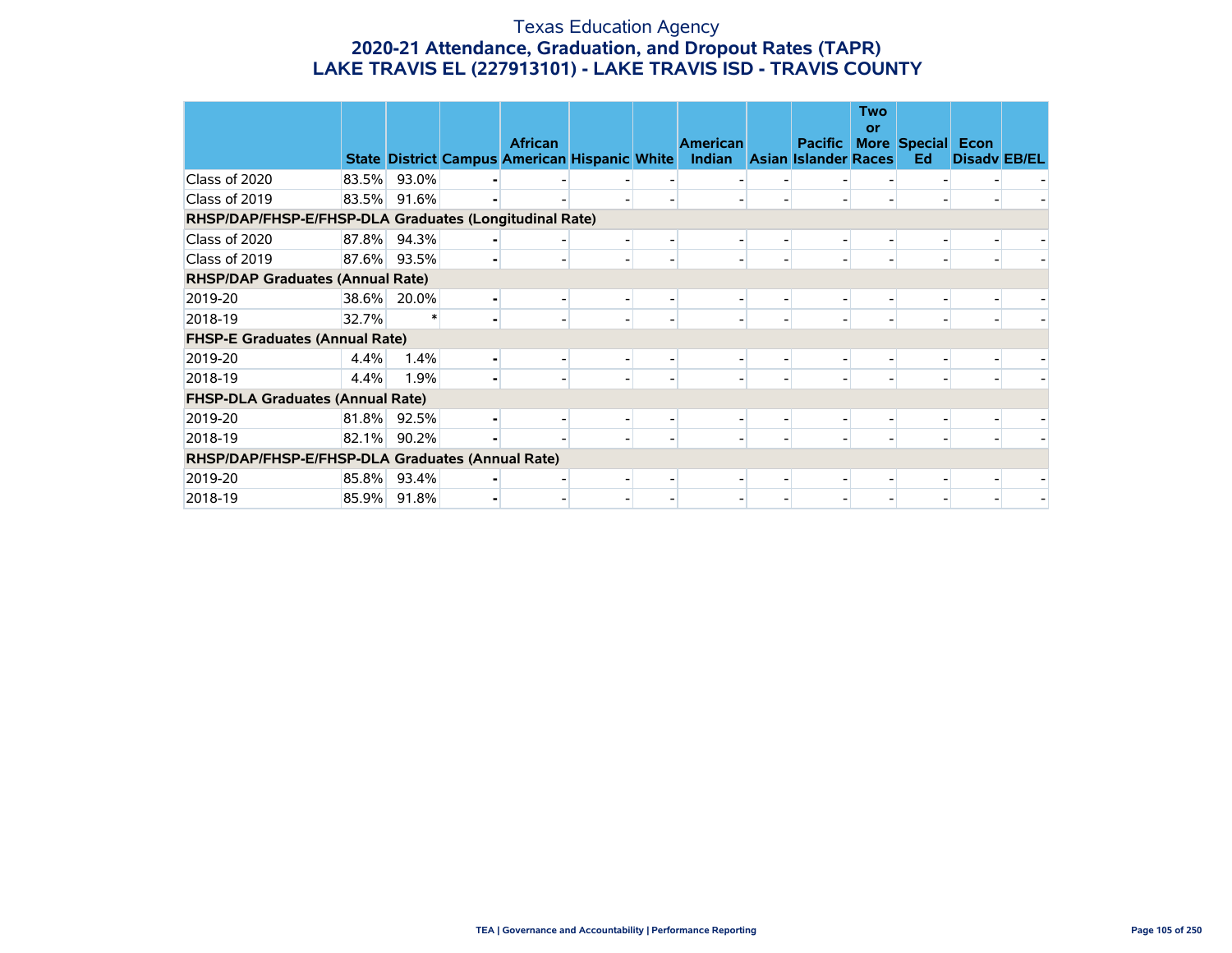#### Texas Education Agency **2020-21 Graduation Profile (TAPR) LAKE TRAVIS EL (227913101) - LAKE TRAVIS ISD - TRAVIS COUNTY**

|                                                            | <b>Count</b> | <b>Campus Campus District</b><br><b>Percent</b> | <b>Count</b>   | <b>State</b><br><b>Count</b> |
|------------------------------------------------------------|--------------|-------------------------------------------------|----------------|------------------------------|
| Graduates (2019-20 Annual Graduates)                       |              |                                                 |                |                              |
| <b>Total Graduates</b>                                     |              |                                                 |                | 737 360,220                  |
| <b>By Ethnicity:</b>                                       |              |                                                 |                |                              |
| African American                                           |              |                                                 | 8              | 44,729                       |
| Hispanic                                                   |              |                                                 |                | 151 184,060                  |
| White                                                      |              |                                                 |                | 502 105,215                  |
| American Indian                                            |              |                                                 | 1              | 1,226                        |
| Asian                                                      |              |                                                 | 41             | 17,126                       |
| Pacific Islander                                           |              |                                                 | $\overline{2}$ | 557                          |
| Two or More Races                                          |              |                                                 | 32             | 7,307                        |
| <b>By Graduation Type:</b>                                 |              |                                                 |                |                              |
| Minimum H.S. Program                                       |              |                                                 | 4              | 1,512                        |
| Recommended H.S. Program/Distinguished Achievement Program |              |                                                 |                | 952                          |
| Foundation H.S. Program (No Endorsement)                   |              |                                                 | 45             | 49,535                       |
| Foundation H.S. Program (Endorsement)                      |              |                                                 | 10             | 15,689                       |
| Foundation H.S. Program (DLA)                              |              |                                                 |                | 677 292,532                  |
|                                                            |              |                                                 |                |                              |
| <b>Special Education Graduates</b>                         |              |                                                 | 47             | 29,018                       |
| Economically Disadvantaged Graduates                       |              |                                                 | 80             | 187,187                      |
| Emergent Bilingual (EB)/English Learner (EL) Graduates     |              |                                                 | 17             | 29,639                       |
| <b>At-Risk Graduates</b>                                   |              |                                                 |                | 139 148,836                  |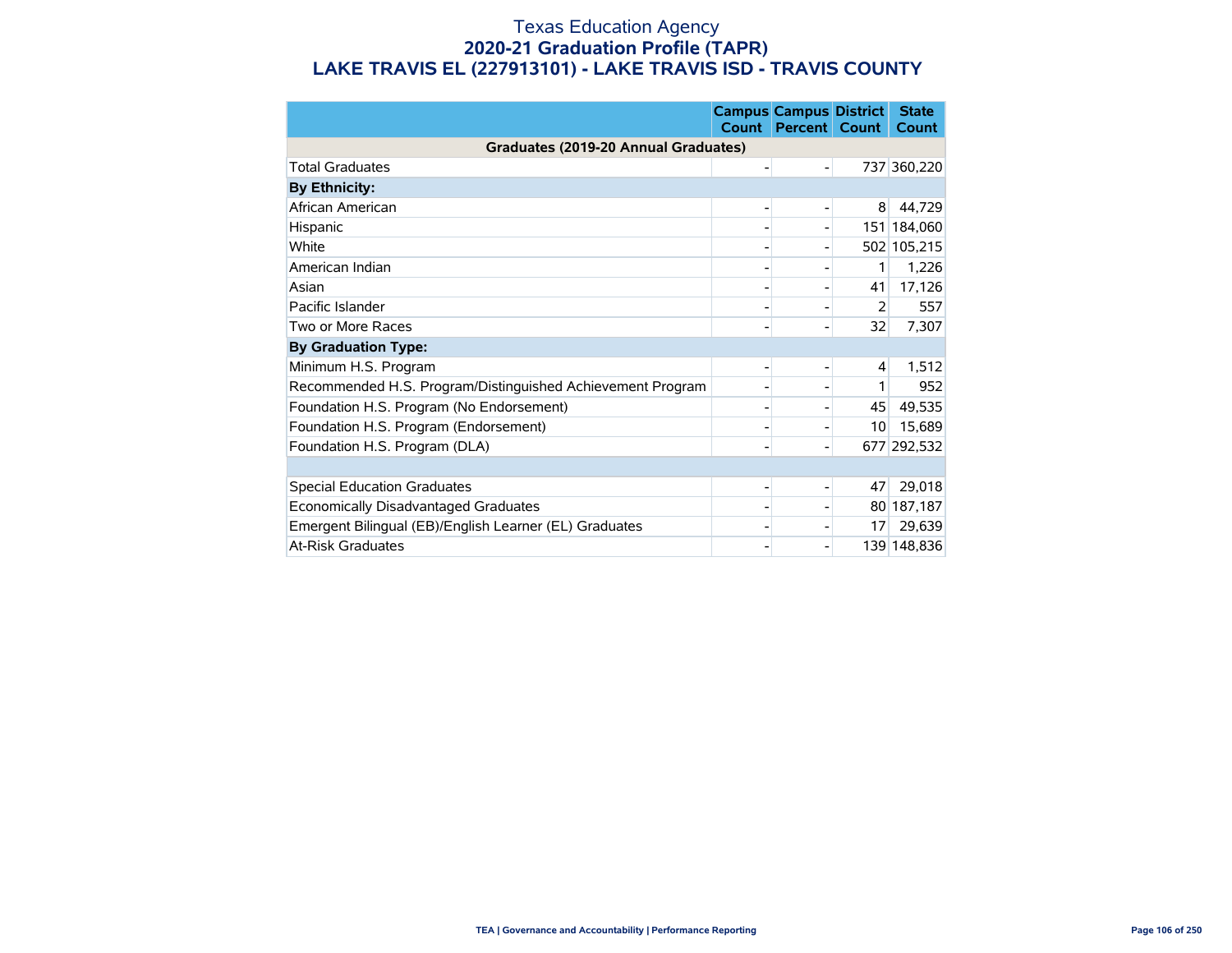#### Texas Education Agency **2020-21 College, Career, and Military Readiness (CCMR) (TAPR) LAKE TRAVIS EL (227913101) - LAKE TRAVIS ISD - TRAVIS COUNTY**

**There is no data for this campus.**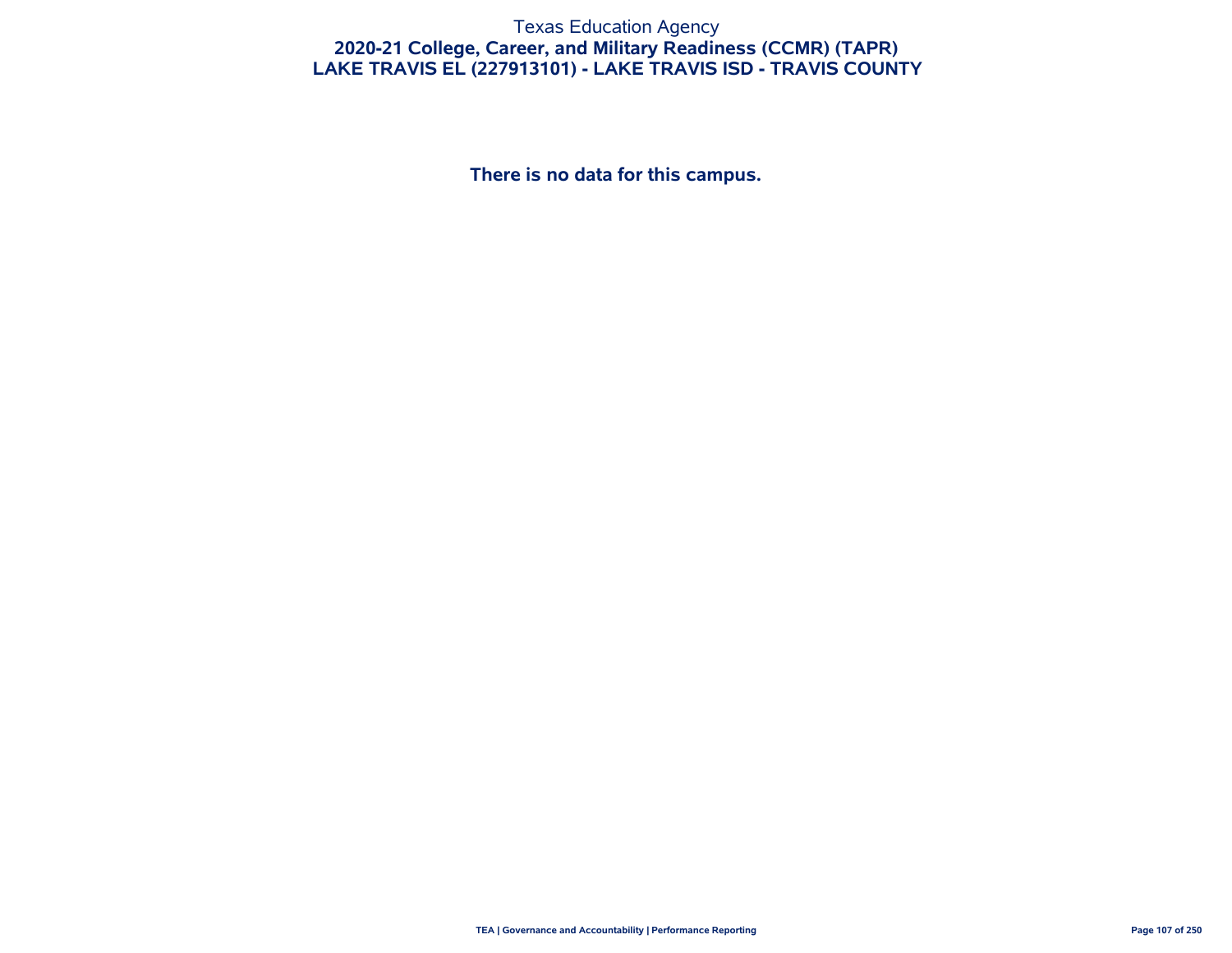#### Texas Education Agency **2020-21 CCMR-Related Indicators (TAPR) LAKE TRAVIS EL (227913101) - LAKE TRAVIS ISD - TRAVIS COUNTY**

**There is no data for this campus.**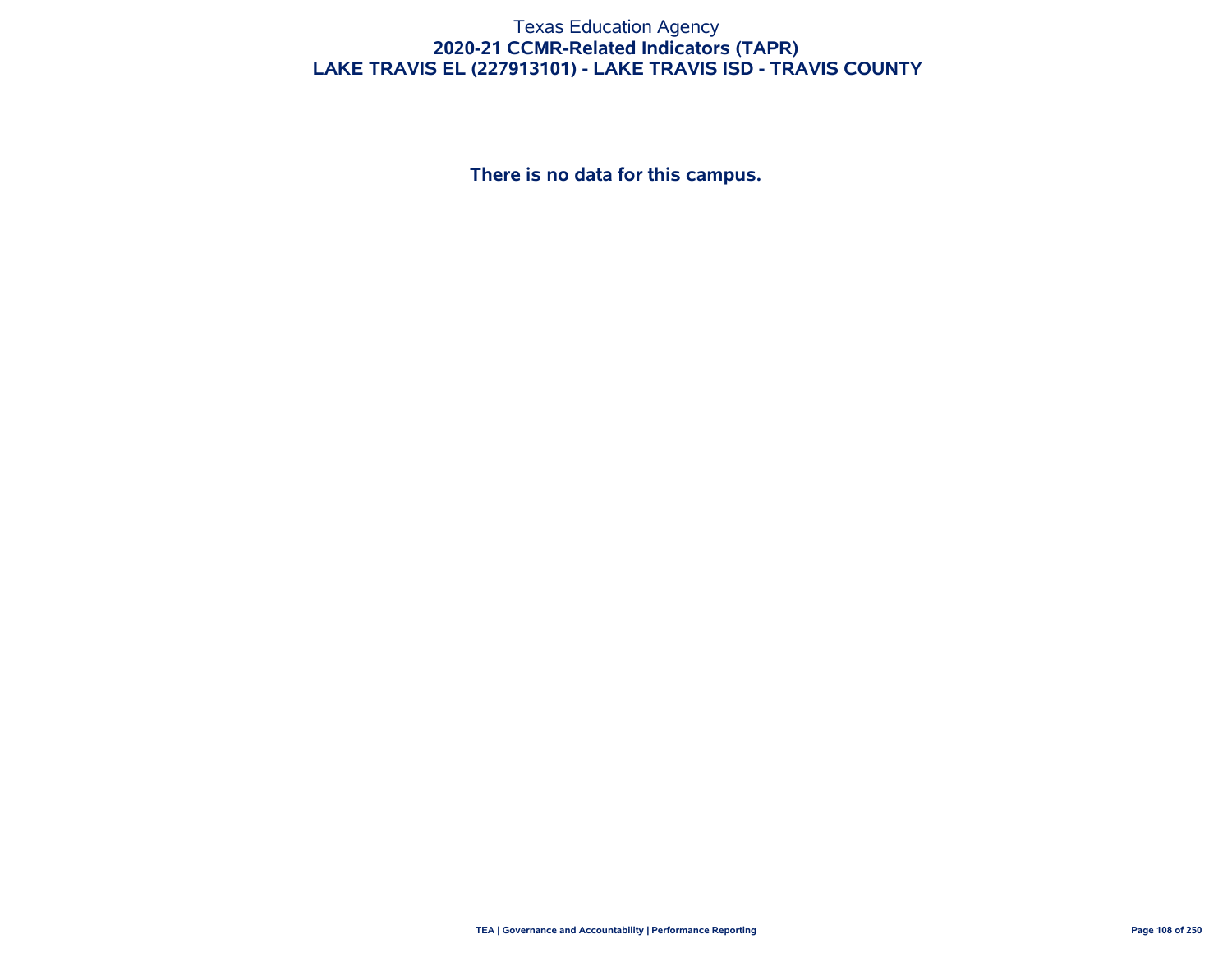#### Texas Education Agency **2020-21 Other Postsecondary Indicators (TAPR) LAKE TRAVIS EL (227913101) - LAKE TRAVIS ISD - TRAVIS COUNTY**

**There is no data for this campus.**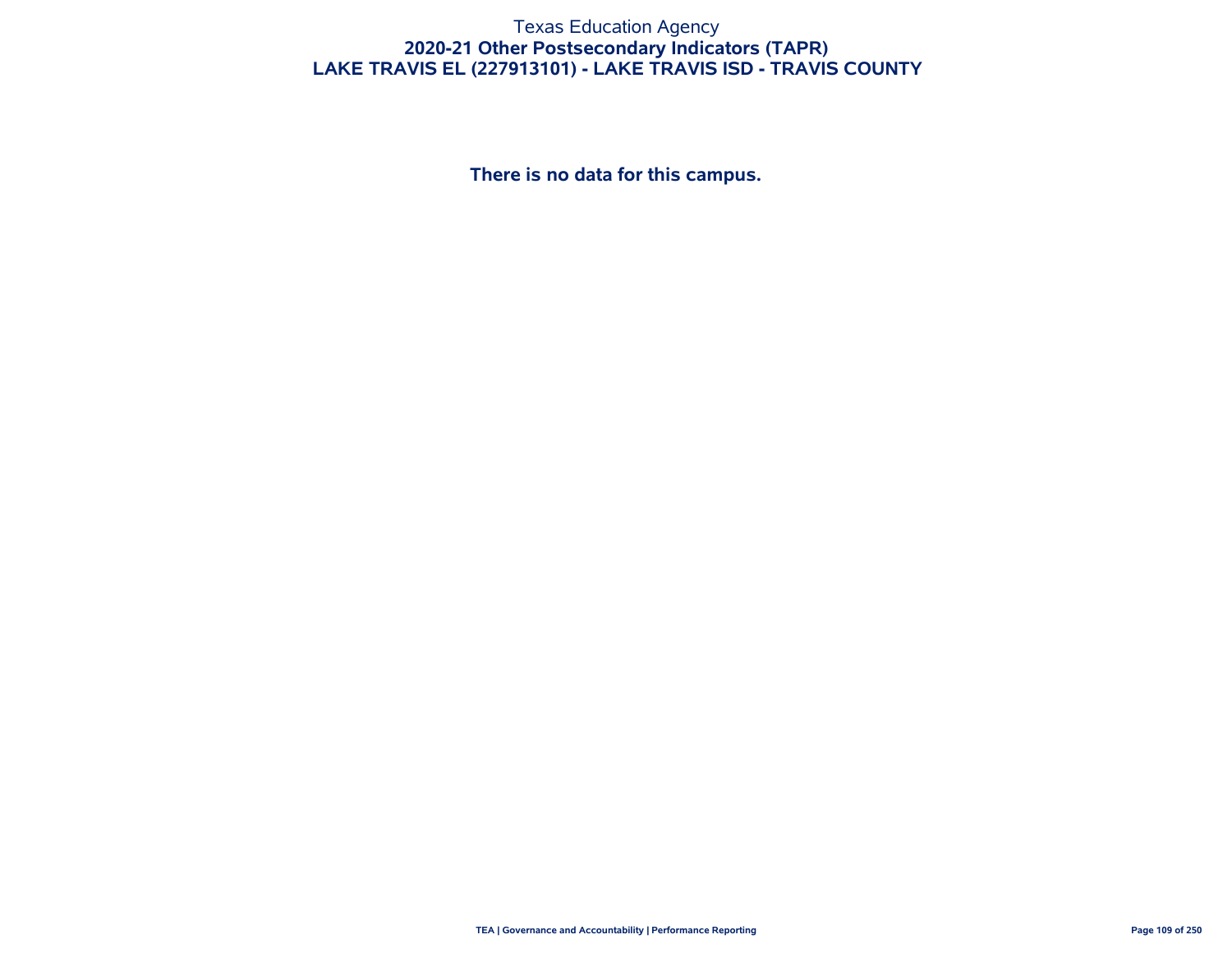|                                               |                |                               | <b>Membership</b> |                             |                |                               | <b>Enrollment</b> |                             |
|-----------------------------------------------|----------------|-------------------------------|-------------------|-----------------------------|----------------|-------------------------------|-------------------|-----------------------------|
|                                               |                | <b>Campus</b>                 |                   |                             |                | <b>Campus</b>                 |                   |                             |
| <b>Student Information</b>                    |                | <b>Count Percent District</b> |                   | <b>State</b>                |                | <b>Count Percent District</b> |                   | <b>State</b>                |
|                                               |                |                               |                   |                             |                |                               |                   |                             |
| <b>Total Students</b>                         |                |                               |                   | 780 100.0% 10,970 5,359,040 |                |                               |                   | 782 100.0% 11,001 5,371,586 |
| <b>Students by Grade:</b>                     |                |                               |                   |                             |                |                               |                   |                             |
| Early Childhood Education                     | 5              | 0.6%                          | 0.3%              | 0.3%                        | 7              | 0.9%                          | 0.5%              | 0.4%                        |
| Pre-Kindergarten                              | 61             | 7.8%                          | 1.0%              | 3.7%                        | 61             | 7.8%                          | 1.0%              | 3.7%                        |
| Kindergarten                                  | 98             | 12.6%                         | 5.8%              | 6.7%                        | 98             | 12.5%                         | 5.8%              | 6.7%                        |
| Grade 1                                       | 115            | 14.7%                         | 6.8%              | 7.1%                        | 115            | 14.7%                         | 6.8%              | 7.1%                        |
| Grade 2                                       | 106            | 13.6%                         | 7.3%              | 7.1%                        | 106            | 13.6%                         | 7.3%              | 7.1%                        |
| Grade 3                                       | 127            | 16.3%                         | 7.2%              | 7.1%                        | 127            | 16.2%                         | 7.1%              | 7.1%                        |
| Grade 4                                       | 148            | 19.0%                         | 7.3%              | 7.2%                        | 148            | 18.9%                         | 7.3%              | 7.2%                        |
| Grade 5                                       | 120            | 15.4%                         | 7.2%              | 7.4%                        | 120            | 15.3%                         | 7.2%              | 7.4%                        |
| Grade 6                                       | 0              | 0.0%                          | 7.8%              | 7.7%                        | $\mathbf 0$    | 0.0%                          | 7.8%              | 7.7%                        |
| Grade 7                                       | $\mathbf 0$    | 0.0%                          | 8.4%              | 7.9%                        | 0              | 0.0%                          | 8.3%              | 7.8%                        |
| Grade 8                                       | 0              | 0.0%                          | 8.5%              | 7.9%                        | $\pmb{0}$      | 0.0%                          | 8.5%              | 7.9%                        |
| Grade 9                                       | $\mathbf 0$    | 0.0%                          | 8.7%              | 8.1%                        | 0              | 0.0%                          | 8.7%              | 8.1%                        |
| Grade 10                                      | $\mathbf 0$    | 0.0%                          | 8.3%              | 7.8%                        | 0              | 0.0%                          | 8.3%              | 7.8%                        |
| Grade 11                                      | 0              | 0.0%                          | 7.7%              | 7.2%                        | $\pmb{0}$      | 0.0%                          | 7.7%              | 7.2%                        |
| Grade 12                                      | $\mathbf 0$    | 0.0%                          | 7.7%              | 6.8%                        | 0              | 0.0%                          | 7.7%              | 6.8%                        |
| <b>Ethnic Distribution:</b>                   |                |                               |                   |                             |                |                               |                   |                             |
| African American                              | 17             | 2.2%                          | 1.8%              | 12.7%                       | 17             | 2.2%                          | 1.7%              | 12.7%                       |
| Hispanic                                      | 413            | 52.9%                         | 20.0%             | 52.9%                       | 415            | 53.1%                         | 20.1%             | 52.9%                       |
| White                                         | 289            | 37.1%                         | 65.8%             | 26.5%                       | 289            | 37.0%                         | 65.8%             | 26.5%                       |
| American Indian                               | $\overline{2}$ | 0.3%                          | 0.3%              | 0.3%                        | $\overline{2}$ | 0.3%                          | 0.3%              | 0.3%                        |
| Asian                                         | 27             | 3.5%                          | 7.1%              | 4.7%                        | 27             | 3.5%                          | 7.1%              | 4.7%                        |
| Pacific Islander                              | $\mathbf{1}$   | 0.1%                          | 0.1%              | 0.2%                        | 1              | 0.1%                          | 0.1%              | 0.2%                        |
| Two or More Races                             | 31             | 4.0%                          | 4.9%              | 2.7%                        | 31             | 4.0%                          | 4.9%              | 2.7%                        |
| Sex:                                          |                |                               |                   |                             |                |                               |                   |                             |
| Female                                        | 378            | 48.5%                         | 47.9%             | 48.9%                       | 378            | 48.3%                         | 47.9%             | 48.9%                       |
| Male                                          | 402            | 51.5%                         | 52.1%             | 51.1%                       | 404            | 51.7%                         | 52.1%             | 51.1%                       |
|                                               |                |                               |                   |                             |                |                               |                   |                             |
| Economically Disadvantaged                    | 293            | 37.6%                         | 9.7%              | 60.3%                       | 293            | 37.5%                         | 9.7%              | 60.2%                       |
| Non-Educationally Disadvantaged               | 487            | 62.4%                         | 90.3%             | 39.7%                       | 489            | 62.5%                         | 90.3%             | 39.8%                       |
| Section 504 Students                          | 63             | 8.1%                          | 11.5%             | 7.2%                        | 63             | 8.1%                          | 11.5%             | 7.2%                        |
| EB Students/EL                                | 305            | 39.1%                         | 6.6%              | 20.7%                       | 305            | 39.0%                         | 6.5%              | 20.6%                       |
| Students w/ Disciplinary Placements (2019-20) | 0              | 0.0%                          | 0.2%              | 1.2%                        |                |                               |                   |                             |
| Students w/ Dyslexia                          | 49             | 6.3%                          | 4.3%              | 4.5%                        | 49             | 6.3%                          | 4.3%              | 4.5%                        |
| <b>Foster Care</b>                            | 3              | 0.4%                          | 0.2%              | 0.3%                        | 3              | 0.4%                          | 0.2%              | 0.3%                        |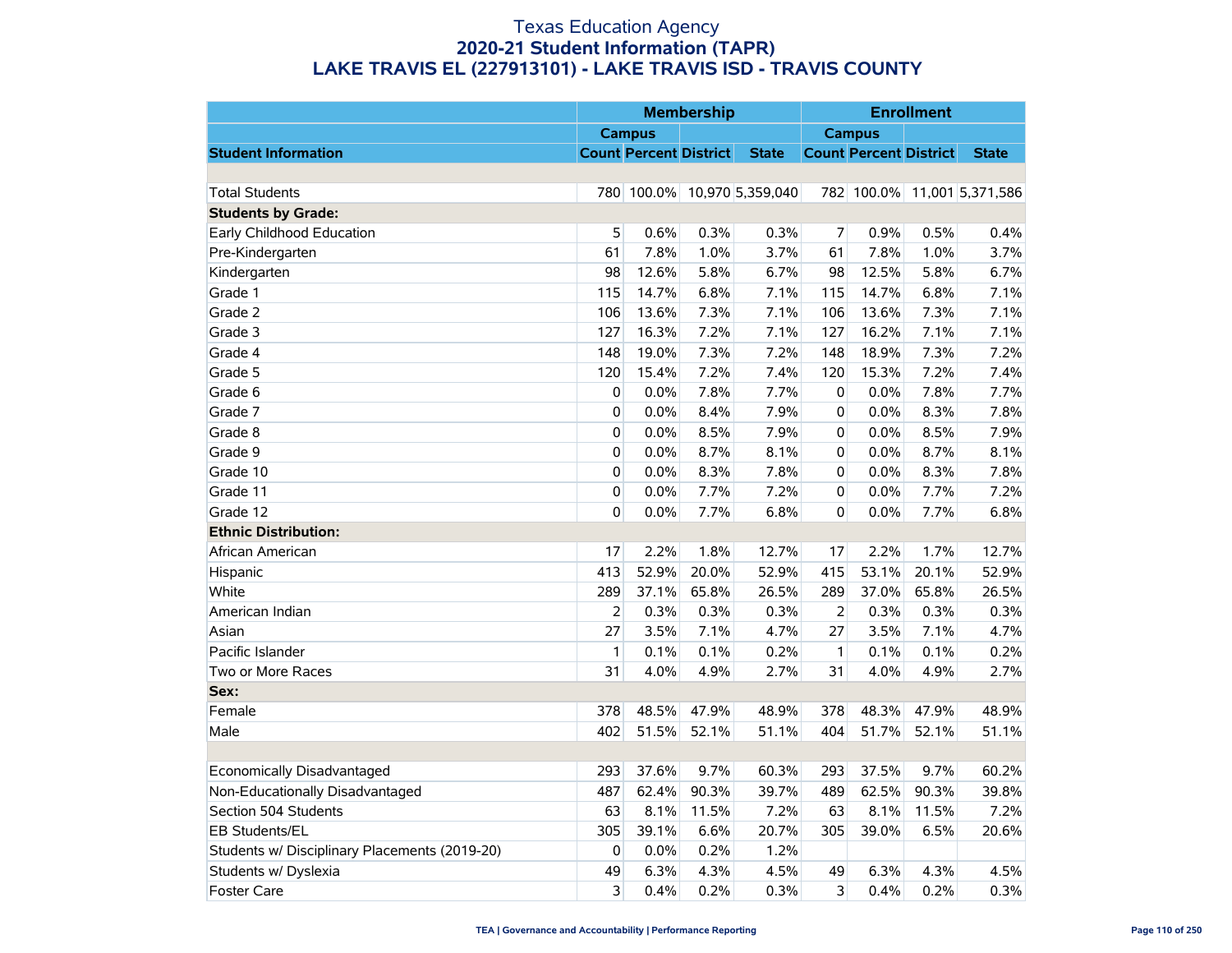|                                                                          | <b>Membership</b> |                               |       | <b>Enrollment</b> |               |                               |       |              |
|--------------------------------------------------------------------------|-------------------|-------------------------------|-------|-------------------|---------------|-------------------------------|-------|--------------|
|                                                                          |                   | <b>Campus</b>                 |       |                   | <b>Campus</b> |                               |       |              |
| <b>Student Information</b>                                               |                   | <b>Count Percent District</b> |       | <b>State</b>      |               | <b>Count Percent District</b> |       | <b>State</b> |
| <b>Homeless</b>                                                          | 5                 | 0.6%                          | 0.1%  | 1.1%              | 5             | 0.6%                          | 0.1%  | 1.1%         |
| Immigrant                                                                | 30                | 3.8%                          | 0.8%  | 2.0%              | 30            | 3.8%                          | 0.8%  | 2.0%         |
| Migrant                                                                  | $\Omega$          | 0.0%                          | 0.0%  | 0.3%              | 0             | 0.0%                          | 0.0%  | 0.3%         |
| Title I                                                                  | 780               | 100.0%                        | 10.6% | 64.5%             | 782           | 100.0%                        | 10.6% | 64.5%        |
| <b>Military Connected</b>                                                | 8                 | 1.0%                          | 0.5%  | 2.7%              | 8             | 1.0%                          | 0.5%  | 2.7%         |
| At-Risk                                                                  | 350               | 44.9%                         | 18.5% | 49.2%             | 351           | 44.9%                         | 18.5% | 49.1%        |
| <b>Students by Instructional Program:</b>                                |                   |                               |       |                   |               |                               |       |              |
| <b>Bilingual/ESL Education</b>                                           | 306               | 39.2%                         | 6.4%  | 21.0%             | 306           | 39.1%                         | 6.4%  | 20.9%        |
| Gifted and Talented Education                                            | 35                | 4.5%                          | 9.4%  | 8.3%              | 35            | 4.5%                          | 9.4%  | 8.3%         |
| <b>Special Education</b>                                                 | 100               | 12.8%                         | 10.1% | 11.1%             | 102           | 13.0%                         | 10.4% | 11.3%        |
| Students with Disabilities by Type of Primary Disability:                |                   |                               |       |                   |               |                               |       |              |
| <b>Total Students with Disabilities</b>                                  | 100               |                               |       |                   |               |                               |       |              |
| By Type of Primary Disability<br>Students with Intellectual Disabilities | 20                | 20.0%                         | 32.1% | 42.5%             |               |                               |       |              |
| Students with Physical Disabilities                                      | 48                | 48.0%                         | 26.5% | 21.3%             |               |                               |       |              |
| <b>Students with Autism</b>                                              | $**$              | $**$                          | 14.9% | 14.1%             |               |                               |       |              |
| Students with Behavioral Disabilities                                    | 16                | 16.0%                         | 25.7% | 20.6%             |               |                               |       |              |
| Students with Non-Categorical Early Childhood                            | $\ast$            | $\ast$                        | 0.9%  | 1.5%              |               |                               |       |              |
| Mobility (2019-20):                                                      |                   |                               |       |                   |               |                               |       |              |
| <b>Total Mobile Students</b>                                             | 46                | 6.4%                          | 6.3%  | 13.8%             |               |                               |       |              |
| By Ethnicity:<br>African American                                        | 2                 | 0.3%                          | 0.2%  | 2.8%              |               |                               |       |              |
| Hispanic                                                                 | 25                | 3.5%                          | 1.6%  | 7.1%              |               |                               |       |              |
| White                                                                    | 14                | 2.0%                          | 3.9%  | 3.1%              |               |                               |       |              |
| American Indian                                                          | 0                 | 0.0%                          | 0.0%  | 0.1%              |               |                               |       |              |
| Asian                                                                    | 3                 | 0.4%                          | 0.4%  | 0.4%              |               |                               |       |              |
| Pacific Islander                                                         | 0                 | 0.0%                          | 0.0%  | 0.0%              |               |                               |       |              |
| Two or More Races                                                        | 2                 | 0.3%                          | 0.2%  | 0.4%              |               |                               |       |              |
| Count and Percent of Special Ed Students who are Mobile                  | 9                 | 8.4%                          | 9.6%  | 16.5%             |               |                               |       |              |
| Count and Percent of EB Students/EL who are Mobile                       | 21                | 7.6%                          | 10.3% | 13.6%             |               |                               |       |              |
| Count and Percent of Econ Dis Students who are Mobile                    | 26                | 7.5%                          | 10.5% | 16.0%             |               |                               |       |              |
| <b>Student Attrition (2019-20):</b>                                      |                   |                               |       |                   |               |                               |       |              |
| <b>Total Student Attrition</b>                                           | 118               | 16.8%                         | 19.1% | 16.6%             |               |                               |       |              |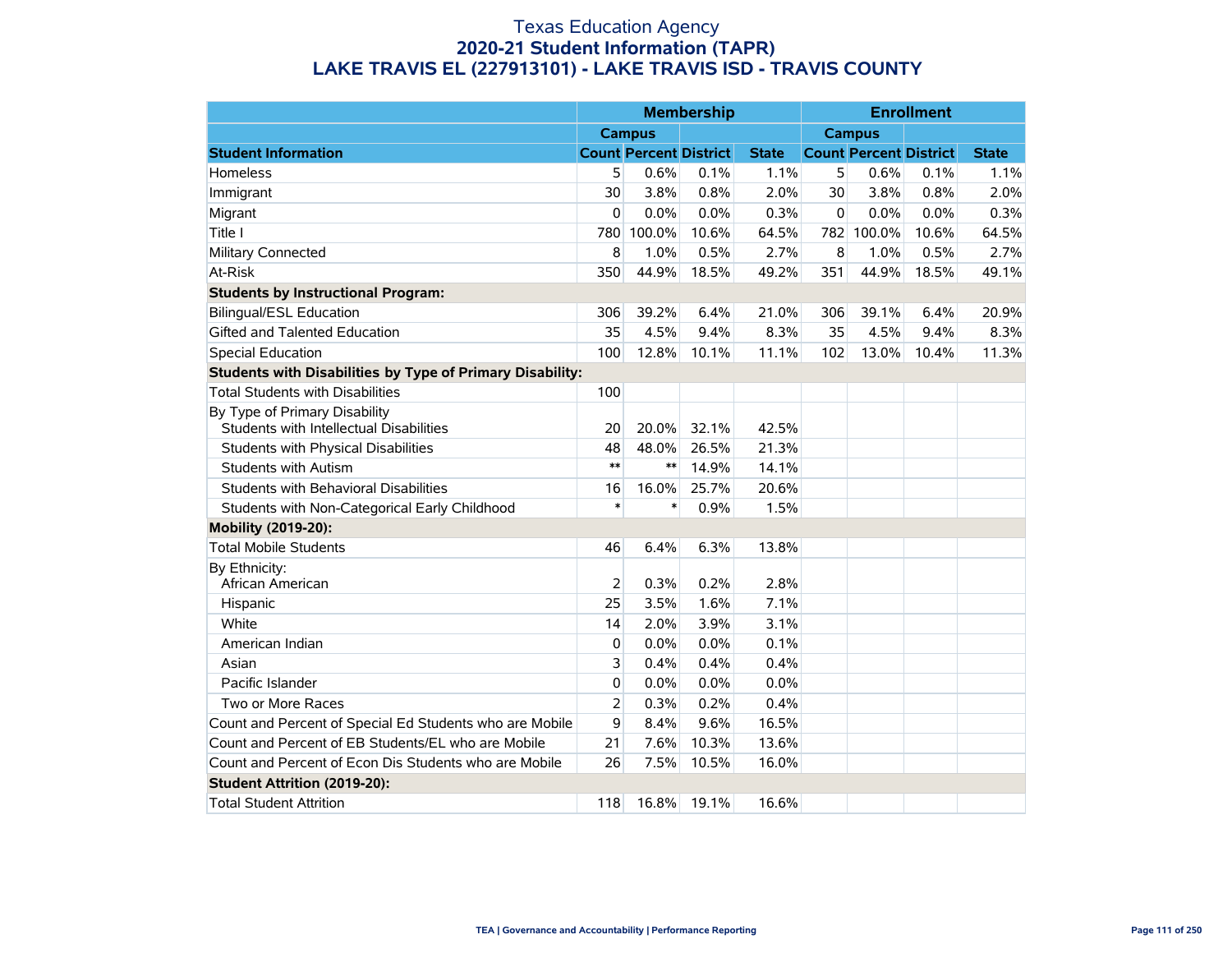|                                                                                  | --Non-Special<br><b>Education Rates--</b> |         |              | ---Special Education<br>Rates--- |  |              |  |
|----------------------------------------------------------------------------------|-------------------------------------------|---------|--------------|----------------------------------|--|--------------|--|
| <b>Student</b><br><b>Information Campus District State Campus District State</b> |                                           |         |              |                                  |  |              |  |
| <b>Retention Rates by Grade:</b>                                                 |                                           |         |              |                                  |  |              |  |
| Kindergarten                                                                     | 2.1%                                      | 1.3%    | 1.4%         | 0.0%                             |  | 5.6% 4.8%    |  |
| Grade 1                                                                          | $0.0\%$                                   | 0.5%    | 1.9%         | $0.0\%$                          |  | $2.3\%$ 3.2% |  |
| Grade 2                                                                          | $0.0\%$                                   | $0.3\%$ | 1.0%         | 0.0%                             |  | $1.0\%$ 1.4% |  |
| Grade 3                                                                          | $0.8\%$                                   |         | $0.5\%$ 0.5% | $0.0\%$                          |  | $0.0\%$ 0.6% |  |
| Grade 4                                                                          | $0.0\%$                                   |         | $0.0\%$ 0.3% | $0.0\%$                          |  | $0.0\%$ 0.4% |  |
| Grade 5                                                                          | 0.0%                                      |         | $0.3\%$ 0.2% | 0.0%                             |  | $1.0\%$ 0.3% |  |
| Grade 6                                                                          |                                           |         | $0.0\%$ 0.2% | -                                |  | $0.0\%$ 0.3% |  |
| Grade 7                                                                          |                                           |         | $0.0\%$ 0.3% | $\overline{a}$                   |  | $0.0\%$ 0.3% |  |
| Grade 8                                                                          |                                           |         | $0.1\%$ 0.2% | -                                |  | $0.0\%$ 0.4% |  |
| Grade 9                                                                          |                                           |         | $0.2\%$ 4.7% | -                                |  | $0.0\%$ 7.8% |  |

Class Size Averages by Grade and Subject (Derived from teacher responsibility records):

| <b>Class Size</b><br><b>Information</b> | <b>Campus District State</b> |      |      |
|-----------------------------------------|------------------------------|------|------|
| Elementary:                             |                              |      |      |
| Kindergarten                            | 19.2                         | 19.4 | 17.7 |
| Grade 1                                 | 17.5                         | 18.5 | 18.0 |
| Grade 2                                 | 23.7                         | 20.4 | 18.0 |
| Grade 3                                 | 18.8                         | 19.6 | 18.2 |
| Grade 4                                 | 21.2                         | 19.6 | 18.3 |
| Grade 5                                 | 26.6                         | 21.7 | 19.8 |
| Grade 6                                 | 20.3                         | 22.0 | 19.4 |
| Secondary:                              |                              |      |      |
| English/Language Arts                   |                              | 21.9 | 15.7 |
| Foreign Languages                       |                              | 21.6 | 17.8 |
| Mathematics                             |                              | 23.0 | 16.9 |
| Science                                 |                              | 24.3 | 17.9 |
| Social Studies                          |                              | 24.2 | 18.3 |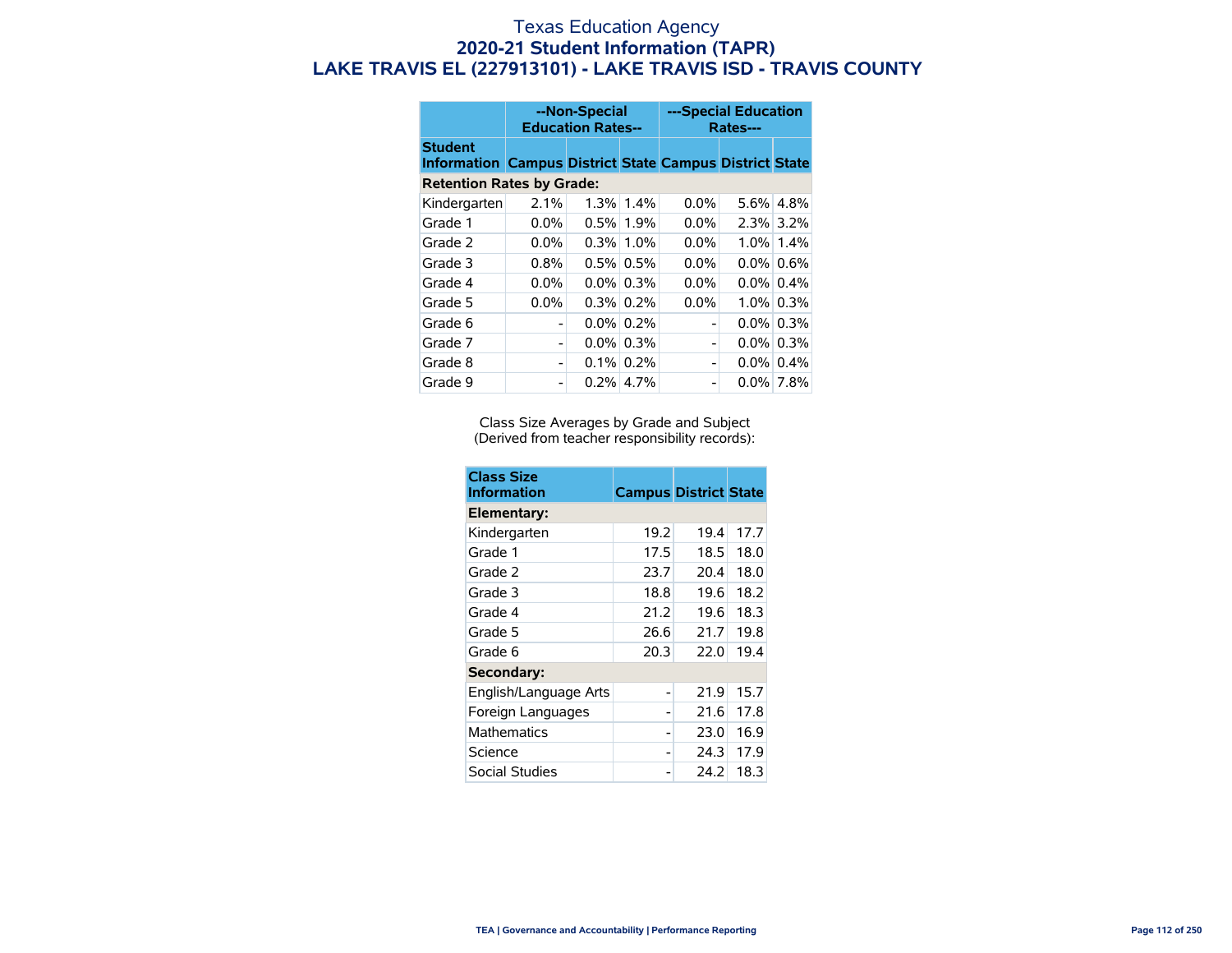|                                               | --------- Campus ---------            |        |        |               |
|-----------------------------------------------|---------------------------------------|--------|--------|---------------|
| <b>Staff Information</b>                      | <b>Count/Average Percent District</b> |        |        | <b>State</b>  |
|                                               |                                       |        |        |               |
| <b>Total Staff</b>                            | 71.6                                  | 100.0% | 100.0% | 100.0%        |
|                                               |                                       |        |        |               |
| Professional Staff:                           | 62.7                                  | 87.5%  | 69.6%  | 64.3%         |
| <b>Teachers</b>                               | 54.1                                  | 75.5%  | 54.4%  | 49.6%         |
| Professional Support                          | 6.6                                   | 9.2%   | 11.3%  | 10.6%         |
| Campus Administration (School Leadership)     | 2.0                                   | 2.8%   | 2.6%   | 3.0%          |
| <b>Educational Aides:</b>                     | 8.9                                   | 12.5%  | 9.0%   | 10.6%         |
| <b>Librarians and Counselors (Headcount):</b> |                                       |        |        |               |
| <b>Full-time Librarians</b>                   | 1.0                                   | n/a    | 11.0   | 4,290.0       |
| Part-time Librarians                          | 0.0                                   | n/a    | 0.0    | 582.0         |
| <b>Full-time Counselors</b>                   | 1.0                                   | n/a    |        | 22.0 13,211.0 |
| Part-time Counselors                          | 0.0                                   | n/a    | 0.0    | 1,126.0       |
|                                               |                                       |        |        |               |
| <b>Total Minority Staff:</b>                  | 26.1                                  | 36.4%  | 18.5%  | 51.5%         |
| <b>Teachers by Ethnicity:</b>                 |                                       |        |        |               |
| African American                              | 0.0                                   | 0.0%   | 0.7%   | 11.1%         |
| Hispanic                                      | 20.1                                  | 37.1%  | 12.9%  | 28.4%         |
| White                                         | 33.0                                  | 61.0%  | 82.8%  | 56.9%         |
| American Indian                               | 0.0                                   | 0.0%   | 0.4%   | 0.3%          |
| Asian                                         | 1.0                                   | 1.9%   | 2.2%   | 1.8%          |
| Pacific Islander                              | 0.0                                   | 0.0%   | 0.0%   | 0.2%          |
| Two or More Races                             | 0.0                                   | 0.0%   | 0.9%   | 1.2%          |
| <b>Teachers by Sex:</b>                       |                                       |        |        |               |
| Males                                         | 1.0                                   | 1.8%   | 21.7%  | 23.8%         |
| Females                                       | 53.1                                  | 98.2%  | 78.3%  | 76.2%         |
| <b>Teachers by Highest Degree Held:</b>       |                                       |        |        |               |
| No Degree                                     | 0.0                                   | 0.0%   | 0.0%   | 1.2%          |
| <b>Bachelors</b>                              | 41.0                                  | 75.8%  | 69.5%  | 73.0%         |
| <b>Masters</b>                                | 13.1                                  | 24.2%  | 29.9%  | 25.0%         |
| Doctorate                                     | 0.0                                   | 0.0%   | 0.6%   | 0.7%          |
| <b>Teachers by Years of Experience:</b>       |                                       |        |        |               |
| <b>Beginning Teachers</b>                     | 2.0                                   | 3.7%   | 4.1%   | 6.7%          |
| 1-5 Years Experience                          | 11.9                                  | 22.0%  | 26.7%  | 27.8%         |
| 6-10 Years Experience                         | 11.0                                  | 20.3%  | 22.2%  | 20.3%         |
| 11-20 Years Experience                        | 20.2                                  | 37.4%  | 28.8%  | 29.1%         |
| 21-30 Years Experience                        | 7.0                                   | 13.0%  | 14.9%  | 13.0%         |
| Over 30 Years Experience                      | 2.0                                   | 3.7%   | 3.2%   | 3.1%          |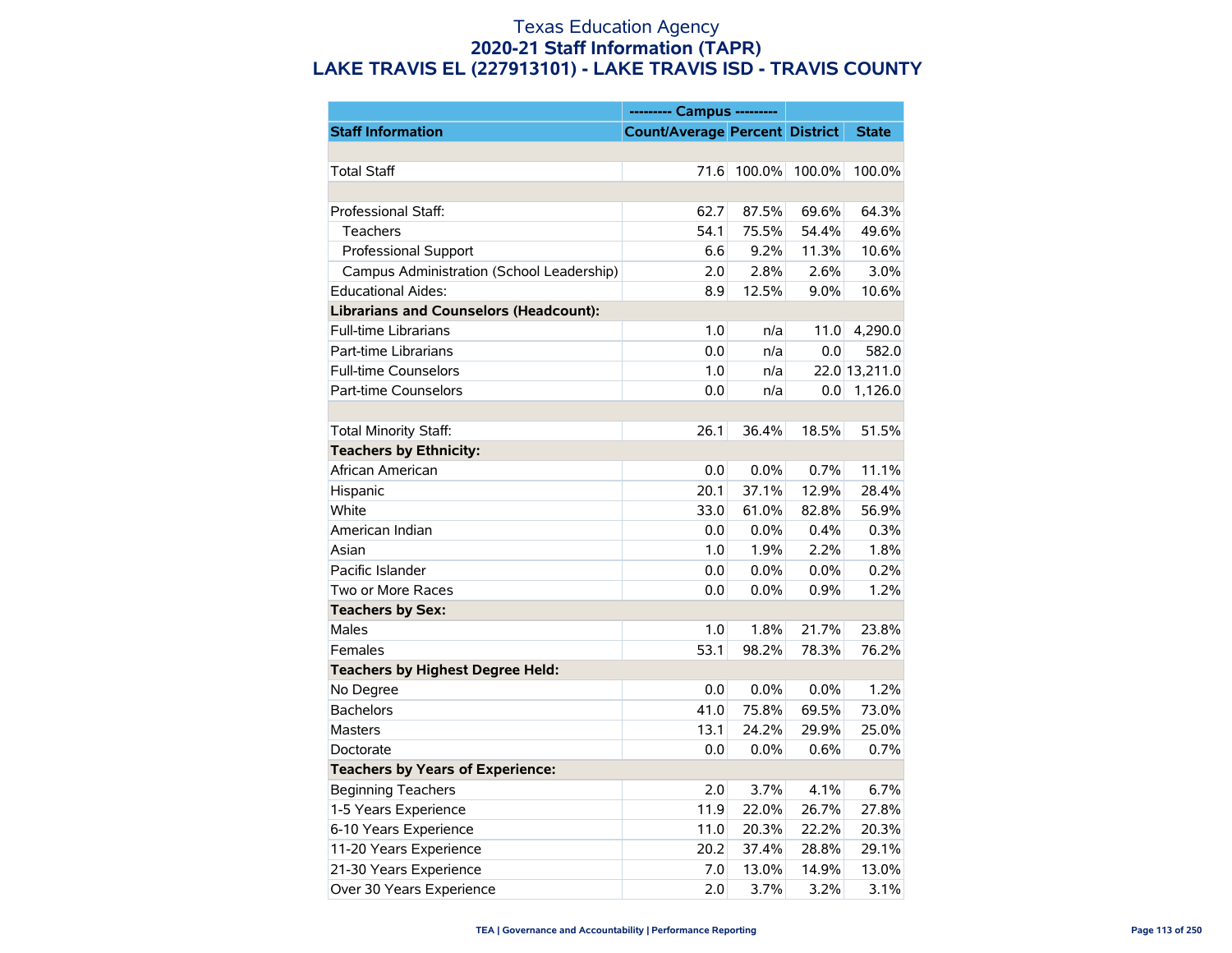|                                |                                      | --------- Campus --------- |     |      |
|--------------------------------|--------------------------------------|----------------------------|-----|------|
| <b>Staff Information</b>       | Count/Average Percent District State |                            |     |      |
|                                |                                      |                            |     |      |
| Number of Students per Teacher | 14.4                                 | n/a                        | 164 | 14.5 |

| <b>Staff Information</b>                                             | <b>Campus</b> | <b>District</b> | <b>State</b> |
|----------------------------------------------------------------------|---------------|-----------------|--------------|
| <b>Experience of Campus Leadership:</b>                              |               |                 |              |
| Average Years Experience of Principals                               | 7.0           | 6.7             | 6.4          |
| Average Years Experience of Principals with District                 | 1.0           | 4.9             | 5.5          |
| Average Years Experience of Assistant Principals                     | 4.0           | 4.4             | 5.5          |
| Average Years Experience of Assistant Principals with District       | 4.0           | 3.1             | 4.8          |
|                                                                      |               |                 |              |
| Average Years Experience of Teachers:                                | 12.7          | 11.6            | 11.2         |
| Average Years Experience of Teachers with District:                  | 6.3           | 5.9             | 7.2          |
| Average Teacher Salary by Years of Experience (regular duties only): |               |                 |              |
| <b>Beginning Teachers</b>                                            | \$50,650      | \$50,977        | \$50,849     |
| 1-5 Years Experience                                                 | \$51,408      | \$51,519        | \$53,288     |
| 6-10 Years Experience                                                | \$52,552      | \$53,075        | \$56,282     |
| 11-20 Years Experience                                               | \$57,330      | \$57,328        | \$59,900     |
| 21-30 Years Experience                                               | \$63,111      | \$63,082        | \$64,637     |
| Over 30 Years Experience                                             | \$68,072      | \$68,549        | \$69,974     |
| Average Actual Salaries (regular duties only):                       |               |                 |              |
| <b>Teachers</b>                                                      | \$55,957      | \$55,792        | \$57,641     |
| Professional Support                                                 | \$61,476      | \$69,091        | \$68,030     |
| Campus Administration (School Leadership)                            | \$79,607      | \$77,734        | \$83,424     |
|                                                                      |               |                 |              |
| Instructional Staff Percent:                                         | n/a           | 68.5%           | 64.6%        |
|                                                                      |               |                 |              |
| Contracted Instructional Staff (not incl. above):                    | 0.0           | 0.0             | 5,731.4      |

|                                          | ----- Campus ----- |                         |         |              |  |  |
|------------------------------------------|--------------------|-------------------------|---------|--------------|--|--|
| <b>Program Information</b>               | <b>Count</b>       | <b>Percent District</b> |         | <b>State</b> |  |  |
| Teachers by Program (population served): |                    |                         |         |              |  |  |
| <b>Bilingual/ESL Education</b>           | 17.0               | 31.4%                   | $3.7\%$ | 6.2%         |  |  |
| Career and Technical Education           | 0.0                | $0.0\%$                 | 6.0%    | 5.1%         |  |  |
| Compensatory Education                   | 3.2                | 5.9%                    | 1.4%    | 2.8%         |  |  |
| Gifted and Talented Education            | 1.0                | 1.9%                    | 1.2%    | 1.8%         |  |  |
| <b>Regular Education</b>                 | 26.7               | 49.4%                   | 74.5%   | 71.0%        |  |  |
| <b>Special Education</b>                 | 6.2                | 11.4%                   | 11.6%   | 9.4%         |  |  |
| Other                                    | 0.0                | $0.0\%$                 | 1.6%    | 3.6%         |  |  |